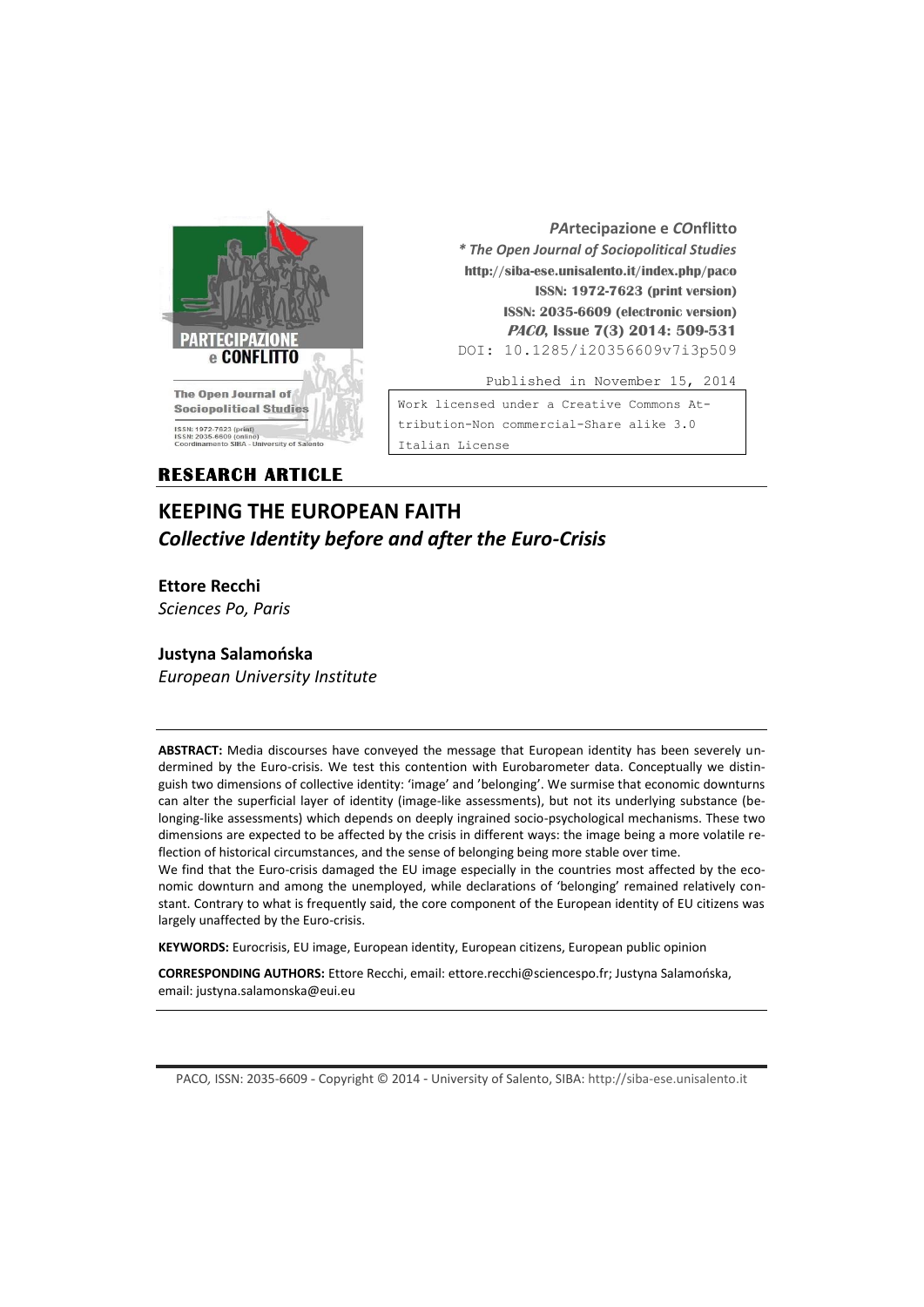#### **1. Introduction**

On 12 October 2012, the European Union was awarded the Nobel Peace Prize. In the media, where the image of the EU and its future were then dominated by gloom about the recession, this acknowledgment was received with some criticism and even derision. Many columnists highlighted that Europe was closer than ever to the sunset that is part of its founding Greek myth, in which Zeus in the form of a bull abducts a Phoenician princess, named Europa, and carries her westwards across the sea. Benign commentators considered the Nobel Prize 'a plea to support the endangered institution at a difficult hour', as did *The New York Times* (Cowell and Kulish 2012). In fact, the media often lag behind reality. In October 2012 the spread of interest rates between EU member states' sovereign bonds – possibly the best thermometer of the Euro-crisis – had already declined substantially from its all-time peaks. The Nobel Prize had no effect on financial recovery. Nevertheless, it reasserted a long-standing and higher-order value – peace, not bread-and-butter issues – as the core component of the EU's mission and identity.

Within European institutions, the concern to endow the EU (or its earlier incarnations) with a values-plus-history based commonality – that is, a shared identity – has been in place for decades. Possibly, it was first brought to the fore on the occasion of the 1973 European Council, with the oil crisis in the background, and the hope that an official endorsement of the concept might lead to closer cooperation among the member states (Stråth 2002). Thereafter, 'identity technology' (Kaina and Karolewski 2009) entered the agenda of EU policy-making. It inspired constitution-like legal documents (especially the Charter of Fundamental Rights of 2000, later to become part of the Lisbon Treaty of 2009) student exchange programs, and social science and humanities research funding (Olsen 2012). In these documents the EU strove to gain a 'moral order' status more than did many European national states after World War II – even though some intellectuals would have preferred an even stronger commitment (e.g. Weiler 2003). Overall, the EU has not refrained from marketing the values that it represents and its own symbols, seeking to forge a *positive image* and to create a stronger *sense of belonging* among citizens.

The Euro-crisis affords an interesting occasion to assess the depth and persistence of European identity among Europeans. During the crisis, the dominant narratives of Europe became anchored in economic performances. The story from northern Europe depicted a continent torn between virtuous and overspending nations; the story from the south portrayed Europe as a Titanic with first and second class passenger-countries – the latter bearing the burden of technocratic and plutocratic diktats from the former.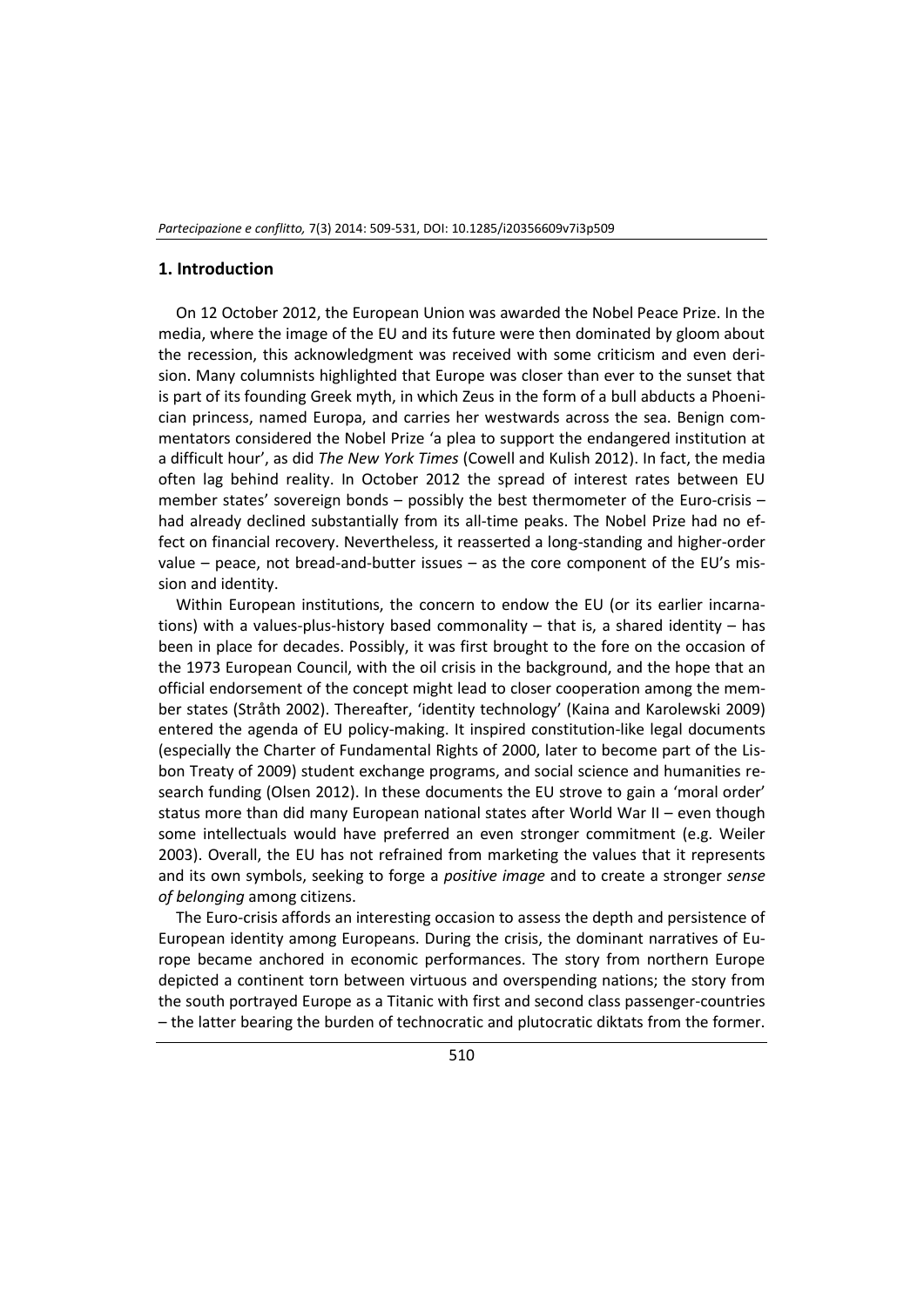Were the efforts of European identity-building made futile by the global recession that hit Europe from 2009 onwards? Was the collective bond of Europeans seriously threatened by the crisis?

The article starts by outlining our conceptualization and operationalization of European identity through standardized Eurobarometer (EB) questions. Then, given our distinction between 'image' and 'belonging' as separate dimensions of identity, we formulate three sets of hypotheses on changes in those dimensions in times of economic crisis. Essentially, we argue that EU belonging is less volatile than the EU image, and that this difference is more marked in countries and among social categories more severely hit by the crisis. In the following section we test these hypotheses by comparing findings from the Eurobarometers of 2004 and 2012. While our general argument on the higher stability of the 'belonging' dimension amid context-bound changes – like the Euro-crisis – holds, the concluding section discusses the relationship between these findings and the growing popularity of anti-EU political parties.

#### **2. Image and Belonging: Unpacking European Identity**

Before examining European identity during the Euro-crisis, a more general question concerns the crisis of the identity concept itself. This culminated in the famous proposal by Brubaker and Cooper (2000) to go 'beyond identity' – that is, to renounce the use of such an over-stretched concept. These authors drew a distinction between too strong and too weak understandings of identity conveying too much or too little meaning. From this stems 'a crisis of overproduction and consequent devaluation of meaning' of identity (Brubaker and Cooper 2000, 3). Furthermore, Brubaker and Cooper maintained that even when described in constructivist terms, the identity concept is essentialist in character. All this induced them to conclude that identity is not a useful category for social research. Whilst we sympathize with Brubaker's and Cooper's overall plea for analytical precision in the social sciences, and their contention that purely evocative use is often made of the term 'identity' (but much less so since their wellargued and much-quoted tirade), we share the view that the concept can be profitably employed if it is properly operationalized (Greenfeld 1999, 38; Kaina 2013, 185). Specifically in regard to European identity, Brubaker's argument was echoed in Favell's remark that many enlist under this rubric what are 'simply different possible ways of measuring knowledge of Europe, participation in Europe, opinions about Europe, perceptions of Europe, etc.' (Favell 2005, 1113). Accordingly, we would give away with the literature on 'European identity' that takes it as an underlying feature that can and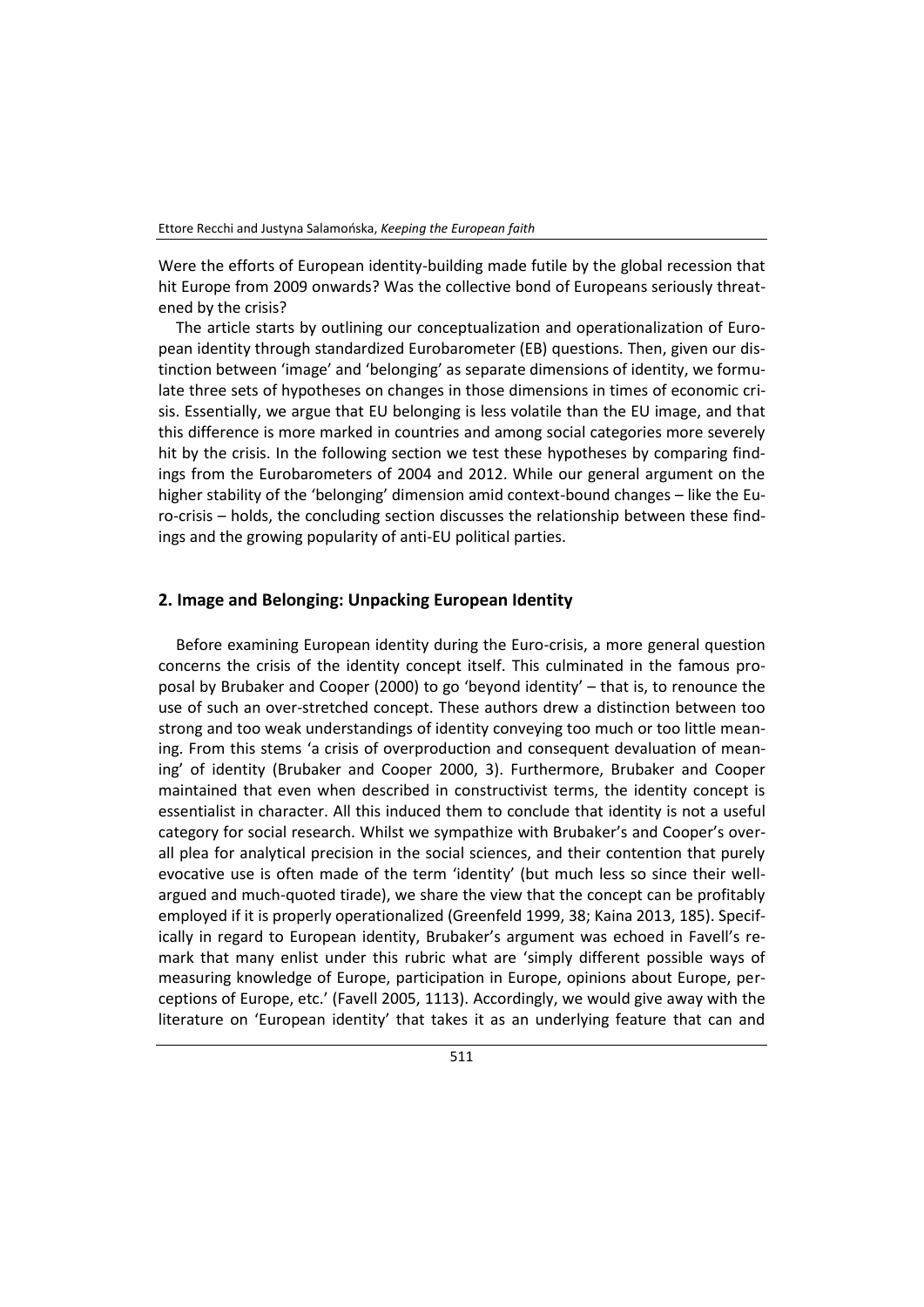must be 'discovered' as a hallmark of civilization (for a classification of the European identity literature, see Recchi 2014). Consequently, we do not deny the legitimacy of studies on 'group level' identities (Kaina 2012, 186-189), but as methodological individualists we concentrate on the 'individual level'.

We maintain that sociological research on collective identity should elucidate two facets – 'identity' as *external* social representation (Moscovici 2000) and 'identity' as *internal* self-definition (Abrams and Hogg 2001). We call the two aspects, respectively, 'image' and 'belonging'. As 'image', the identity of X is the answer to the question: 'what is X?' As 'belonging', it answers the question: 'do I belong to X?' The 'image' side of identity expresses a cognitive and evaluative orientation, while the 'belonging' side implies an affective orientation (Tajfel 1982).

As we use it, the concept of 'image' refers to 'the organized representation of an object in an individual's cognitive system' (Kelman 1965, 24). The concept was explicitly employed by Hewstone (1986) in his pioneering analysis of attitudes to the European Community. In EU studies, it has been reprised in Mérand's (2006) inquiry into the social representations of policy-makers in the field of EU security. 'Belonging' alludes to a feeling of inclusion within a super-individual entity – what social psychologists term 'the collective self [that] contains affiliations, group memberships, and connections to collectives of all types' (Abrams and Hogg 2001, 432). This is what the empirical literature on European identity focuses on most frequently by adopting the instruments of public opinion research on nationalism (a most influential example is the collection by Herrmann et al. 2004).

'EU image' and 'EU belonging' are not necessarily related. As has been shown, Africans single out the European Union as having certain characteristics, but they can hardly say that they belong to it (Didelon et al. 2012). Europeans themselves may well elaborate a positive image of the EU without feeling any emotional attachment to it. Or, on the contrary, they may nurture a critical image of the EU but nonetheless have an emotional bond with Europe. In general terms, our claim is that images are more volatile and malleable attitudes, whereas belongings reflect more solid and stable views. This challenges a widespread argument concerning the pernicious effects of the Euro-crisis. In academic research, Fligstein et al. (2012) outlined that national identifications grew in importance especially in the countries struggling with the crisis, shifting the focus from the EU to national governments as a solution to the global recession (see also Poliakova and Fligstein 2013). However, because collective identities are notoriously nested (Díez Medrano and Gutiérrez 2001; Duchesne and Frognier 1995; Marks and Hooghe 2003; Citrin and Sides 2004; Risse 2004; Bruter 2005; McLaren 2006), we sus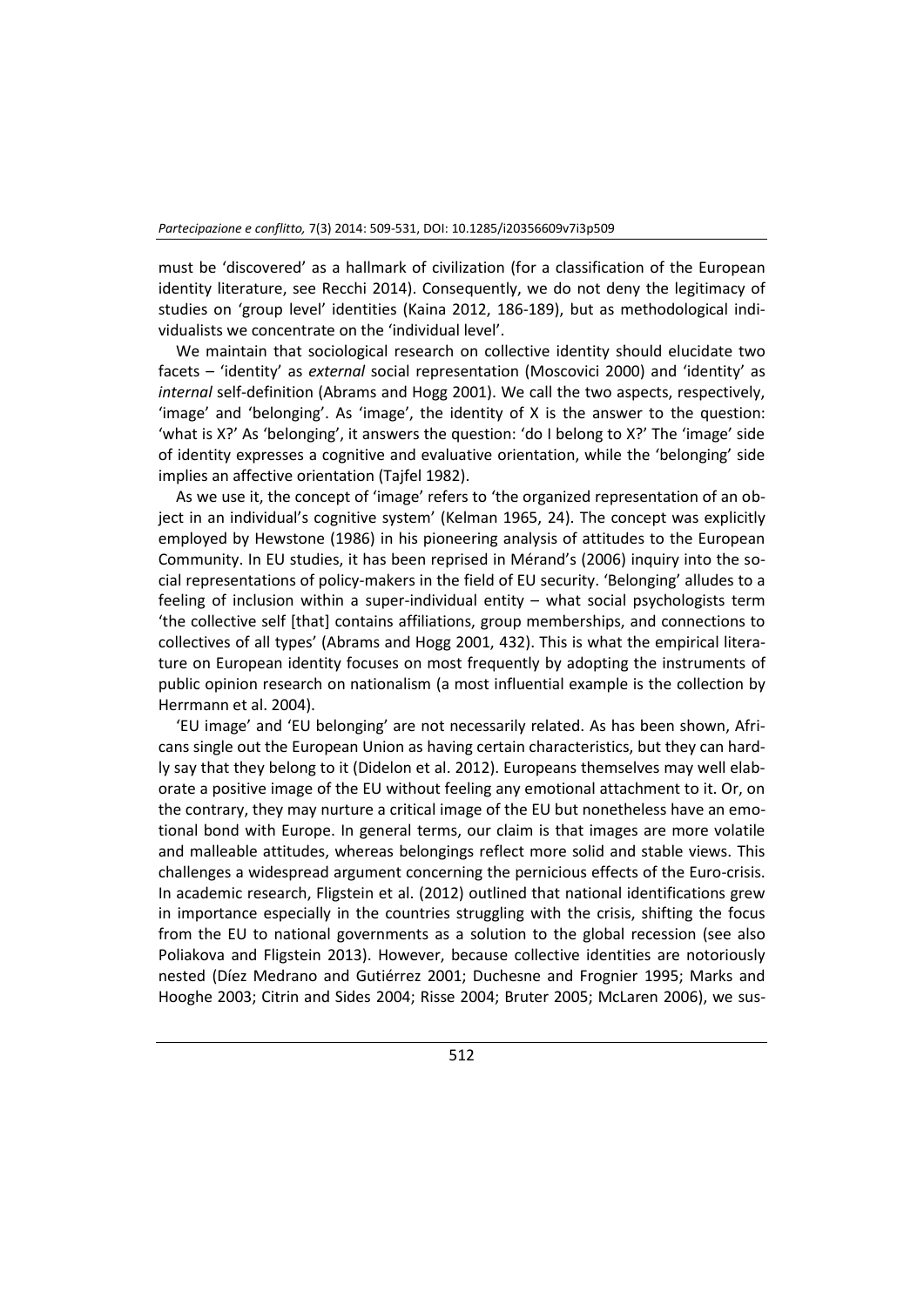pect that the rise of national identification is not necessarily premised on a demise of European identification.

We rely on Eurobarometer data to track shifts in 'EU image' and 'EU belonging' before and after the Euro-crisis erupted. In doing so, we follow an established literature on Europeans' relations with the EU that mostly draws on Eurobarometer measurements. Even though these measurements have changed over time, often responding to political concerns to boost pro-EU results, it is true that they offer researchers a not so common time-series of attitudes. Given the nature of these data, we will *not* describe the 'EU image contents' – that is, how people define or frame the European Union conceptually. In this regard, in-depth interviews and focus group investigations are much more suitable. Indeed, they have produced quite substantial results – making clear the minimal salience of the EU for broad sections of the population (Duchesne et al. 2013; Gaxie et al. 2011; Meinhof 2004; White 2010) and the still robust influence of national discourses on the interpretation of the EU's role and meaning (Díez Medrano 2003). We will restrict the analysis to whether people have a 'positive', 'neutral' or a 'negative' image of the EU,<sup>1</sup> thus directly reflecting the changes in evaluative orientations that may have taken place from boom to bust.

 $<sup>1</sup>$  The other limitation of our analysis of the EU image is that it does not include views of the EU from</sup> outside the EU's borders. On this, however, there are three insightful studies. The first one, *The External Image of the European Union* project, explored the treatment of the EU in non-European media (Sperling 2009). Among other things, it found that headlines from the *Washington Post* and the *New York Times* in the 1990s and early 2000s mentioned major member states more often than the EU. The image of the EU emerging from the headlines of these newspapers was that of a 'security actor'. The second project on the perception of the EU from outside, the Eurobroadmap study (http://www.eurobroadmap.eu/), was carried out between 2009 and 2011. Eurobroadmap put imaginative questions – via mental maps and linguistic associations – about subjective visions of Europe to undergraduate students in 18 different countries across four continents. While the mental mapping of Europe did not differ dramatically, the vocabulary utilized to describe Europe proved to be extremely country-specific (Didelon et al. 2012). Finally, data from the PEW Global Attitudes Project [\(http://www.pewglobal.org/category/datasets/\)](http://www.pewglobal.org/category/datasets/) track substantial shifts in the EU's image among Americans. Quite surprisingly, the recession in Europe at first coincided with a rise of positive opinions about the EU, which reached the peak of 59 per cent in 2010. When the economic situation in Europe deteriorated further, however, the share of positive opinions about Europe fell back to the level of 2007 (around 50 per cent). While almost three in ten Americans in 2007 did not want to express or (most likely) did not have an opinion about the EU, during the 2009-11 period, only one in five Americans refrained from doing so. This is perhaps an effect of higher coverage of EU issues in the American media, as opposed to the relative scarcity of news about the EU in the 1990s and early 2000s.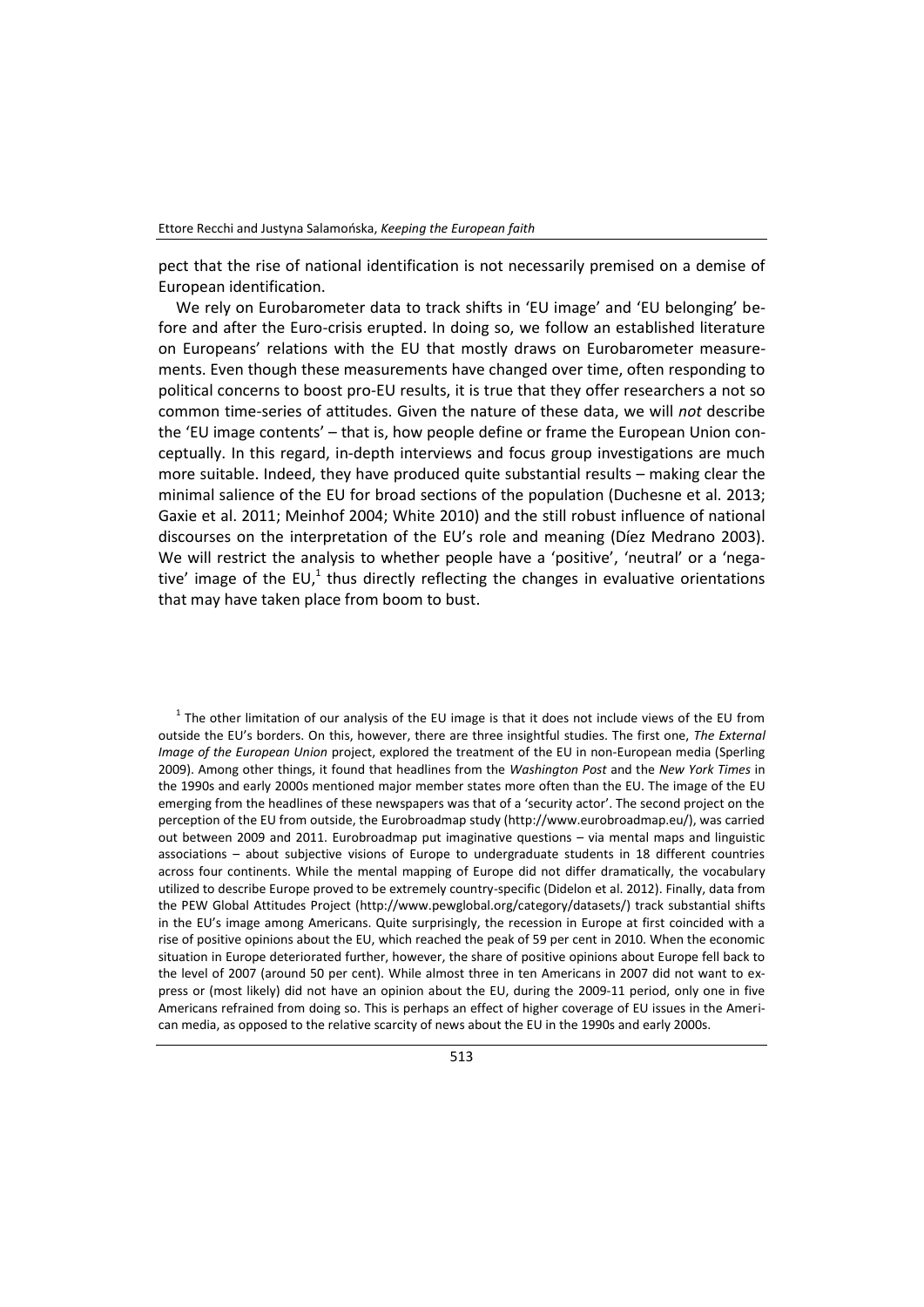## **3. Data and Hypotheses**

The two dimensions of EU identity on which we focus – EU image and EU belonging – are distinct but possibly interdependent (albeit not necessarily at the analytical level). If the former is very negative, we can hardly expect the latter to be very strong. Their relationship will be assessed in the empirical section of the article. However, our primary claim is that 'images' are more ephemeral perceptions, subject to events and media framings. Public opinion can rapidly change its 'labelling' of political institutions, for instance when office-holders change. In fact, we contend that 'belongings' tend to be more stable constructs. They are accrued by practices, sediment over time and have more to do with habitus (Dubar 1991, 67 ff.). Only extreme shocks can dissolve existing attachments – in our case, maybe the disruption of the EU itself or the exit of some member state.

These theoretical premises induced us to formulate the following hypotheses for our analysis:

### H1. GENERAL TRENDS

- a) Both the EU image and EU belonging have weakened since before the Euro-crisis.
- b) The Euro-crisis has damaged the EU image more than EU belonging among European citizens.

H2. INDIVIDUAL-LEVEL CHANGES

- a) The EU image has worsened especially among the social categories hit hardest by the crisis (the young, the less educated, the unemployed, the lower class).
- b) Different levels of EU belonging in different social categories persist over time.

H3. COUNTRY-LEVEL CHANGES

- a) The EU image has worsened especially in the countries hit hardest by the crisis.
- b) EU belonging has declined especially in the countries hit hardest by the crisis, but to a lesser extent than the EU image.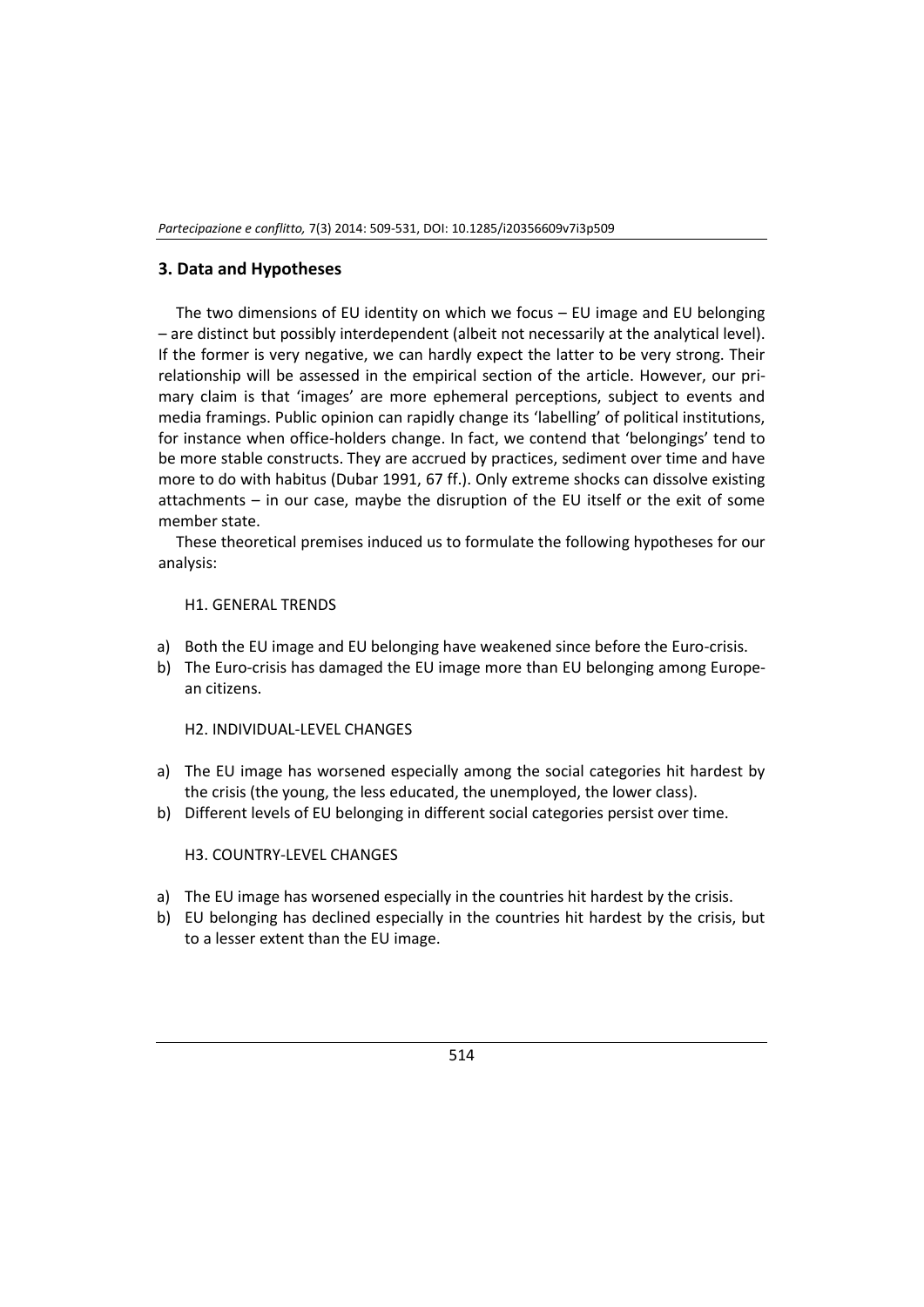We used trend data from the Eurobarometer interactive database<sup>2</sup> and micro-data provided by ZACAT Eurobarometer 62.0 (2004), 64.2 (2005), 67.1 (2007), 73.4 (2010), 76.4 (2011) and 77.3 (2012) to track changes in the EU image and EU belonging at the descriptive level. Inferential analysis was based on Eurobarometer 62.0 (2004) and 77.3 (2012) micro-data, which enabled us to compare the trends at the time of economic prosperity (2004) and economic crisis (2012).

To operationalize the EU image, we resorted to the following Eurobarometer question: 'In general, does the European Union conjure up for you a very positive, fairly positive, neutral, fairly negative or very negative image?'. Our analysis contrasts positive, negative and neutral (reference category) images. As for EU belonging, another Eurobarometer question was examined: 'In the near future do you see yourself as: nationality only/ nationality and European/European and nationality/ European only'.<sup>3</sup> We contrast 'strong' European identifications (including European and nationality/ European only') with all others.

The set of predictors at the individual level included gender, age groups (reference: aged 55 or more), education (reference: finished education when 20 or older), occupational status (reference: not active in the labour market), type of community (reference: large town) and countries (reference: France). On the basis of the literature, we expected to find that people possessing more resources (highly educated and upper social strata), younger cohorts and individuals with better communication means with the rest of Europe (which is the case of those living in large towns) are more likely to feel attached to the EU. Moreover, we included EU image as a predictor of EU belonging, anticipating that a positive image of the EU goes hand in hand with a stronger EU identification. Furthermore, we included country dummies as we predicted that in those member states particularly hit by the recession the EU image would be affected negatively and, *to a lesser extent*, EU belonging weakened.

<sup>2</sup> [http://ec.europa.eu/public\\_opinion/cf/index\\_en.cfm.](http://ec.europa.eu/public_opinion/cf/index_en.cfm)

 $3$  This is known as the 'Moreno question', after Luis Moreno Fernandez who first introduced it to investigate the rise of Scottish national identity and its relation with British identity. The question was then borrowed by Eurobarometer to capture the interplay of national and European identifications.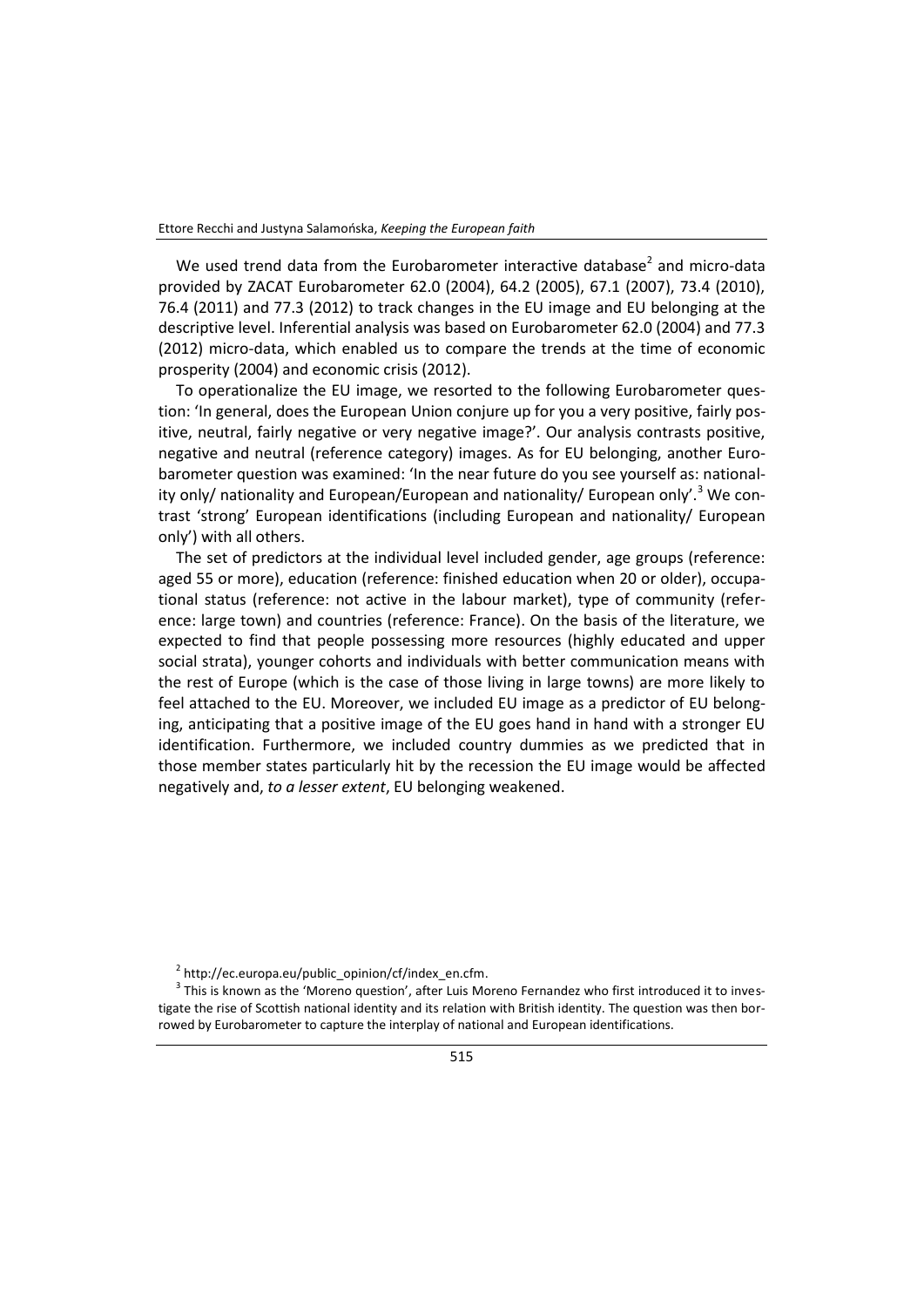|        | بير    | 含             | జ             | €      | 욺             | â             | â             | ਛੇ            | \$     | జ      | 吿      | క      | £      | 吿      | g             | <b>Tota</b>        |
|--------|--------|---------------|---------------|--------|---------------|---------------|---------------|---------------|--------|--------|--------|--------|--------|--------|---------------|--------------------|
| 능      | ಜ      | И             | ದ             | 23     | జ             | S             | ਲ             | డ             | z      | ၾ      | జ      | 窒      | 8      | డ      | ≌             | ⋚                  |
|        | ≌      | 器             | 35            | ਛੇ     | 凸             | ਣੇ            | £             | ĉ             | జ      | ≞      | ≌      | ၼ      | 뿦      | 뽚      | జ             | Sweden             |
| z      | S      | ਠੇ            | ಜ             | 亳      | 오             | Y.            | 也             | 똥             | జ      | ድ      | 뵵      | Ξ      | YЯ     | ٢J     | ස             | g<br>Mali          |
| జ      | ਠੇ     | 츕             | €             | ₫      | జ             | 똥             | 냚             | 8             | ₽      | ణ      | లె     | 놂      | 也      | u      | ణ             | Slovenia           |
| 쓵      | ٣      | 4             | ĸ             | క      | ጄ             | 오             | 오             | 歯             | క      | జ      | چ      | క      | ਨੇ     | 畵      | ਛੇ            | Slovakia           |
| 숢      | 숩      | æ             | 송             | ¥.     | ఔ             | చి            | ස             | లి            | జ      | చి     | ஜ      | ድ      | ஜ      | చి     | 51            | Romania            |
|        | 26     | æ             | ਠੋ            | 크      | జ             | 욶             | ਛੇ            | ٥             | ఙ      | ĸ      | 똥      | ਨੇ     | 똥      | 놂      | ຮ             | Portugal           |
|        | đ      | ढ             | జ             | జ      | జ             | X3            | ¥.            | జ             | ድ      | ድ      | 볾      | 멺      | ៜ      | 也      | ਛੇ            | Poland             |
|        | ≌      | ၼ             | ਠੋ            | ਨੈ     | 훕             | ਨੇ            | చ             | ਨੇ            | ಹಿ     | ਛੇ     | ਠੇ     | ਛੇ     | 壵      | జ      | ₽             | <b>Netherlands</b> |
| ఙ      | ၼ      | ఙ             | ಹಿ            | ਛੇ     | ਨੇ            | 멾             | 훕             | ٢J            | 75     | v.     | ਛੇ     | ਨੇ     | ਨੇ     | ਛੇ     | ਨੇ            | Malta              |
|        | 츊      | ਛੇ            | e             | N,     | ஐ             | ¥.            | ਨੇ            | ಜ             | జ      | క      | జ      | ¥.     | 均      | జ      | Ξ             | uxembourg          |
| 쓵      | 险      | £             | 4             | 4      | \$            | ਨੇ            | ਛੇ            | 년             | ٢J     | ऊ      | ю      | జ      | 년      | 훕      | ខ             | Lithuania          |
| 56     | z      | 5             | 56            | G      | ಜ             | 24            | డ             | ಜ             | ၼ      | ၼ      | ₽      | ၼ      | ٣Z     | ਠੇ     | జ             | Latvia             |
| క      | đ      | 송             | జ             | క      | జ             | ¥.            | ਨੇ            | 훕             | ы      | జ      | ട്ട    | ஐ      | జ      | ድ      | ድ             | 횾                  |
| မ္တ    | 37     | ¥.            | ढे            | 놂      | జ             | <u>ی</u>      | 붑             | ទា            | ෂ      | ஐ      | చ      | ವ      | ෂ      | జ      | G             | Ireland            |
| s      | ≌      | ಜ             | ଞ             | ਨੋ     | ଞ             | జ             | 54            | ଞ             | ≞      | 츠      | ఙ      | జ      | ଞ      | ਨੇ     | ਛੇ            | <b>Hungary</b>     |
| 5      | జ      | ≌             | డ             | జ      | ¥.            | ਨੇ            | ≞             | ਛੇ            | ч      | 也      | s      | 뾝      | 년      | 오      | జ             | Greece             |
| జ      | ౾      | జ             | జ             | ఙ      | ≞             | ਛੇ            | ਛੇ            | ₫             | ㅎ      | x      | ਨੈ     | ಹಿ     | ਨੈ     | ਨੇ     | ਛੇ            | Germany            |
| ႊ      | జ      | 츕             | జ             | ਨੇ     | ਛੇ            | £             | ਨੇ            | ਛੇ            | జ      | క      | ਨੇ     | ਛੇ     | ਨੋ     | ਛੇ     | జ             | France             |
| ≃      | z      | ≌             | 2             | జ      | æ             | æ             | జ             | ٣             | జ      | డ      | ≍      | ຮ      | ≊      | 3      | w             | Finland            |
| 쓵      | 2      | ₩             | ₩             | ਨੇ     | ਨੇ            | お             | ਛੇ            | e             | 쁘      | æ      | ਛੇ     | ਠੇ     | ౻      | జ      | జ             | Estonia            |
| జ      | జ      | 쓵             | 쓵             | జ      | ₿             | 亖             | ਨੈ            | e             | ≞      | £      | ਨੈ     |        | 5      | ಜ      | జ             | Denmark            |
| z      | జ      | 2             | జ             | မ္ဟ    | ≞             | ଞ             | ₿             | ਨੇ            | ₽      | ਨੋ     | ਛੇ     | 똥      | ਨੈ     | ㅎ      | ၼ             | Czech Republic     |
| డ      | జ      | €             | జ             | జ      | 므             | చ             | ఆ             | 냚             | జ      | జ      | 놂      | 멺      | చ      | 놂      | 쁘             | Cyprus             |
| 오      | ч      | 띪             | u             | జ      | ఔ             | ഋ             | జ             | ៜ             | ч      | 놂      | ස      | ఴ      | ఴ      | ຮ      | ఔ             | Bulgaria           |
| ပ္ပ    | ≌      | e             | ਨੇ            | ਛੇ     | 똥             | 년             | 也             | 냚             | 놂      | ៜ      | 오      | 24     | ਛੇ     | 识      | ఴ             | Belgium            |
| ಜ      | œ      | ≌             | ಜ             | జ      | ٣             | 뽚             | 5             | 28            | ٣      | 罢      | S      | 32     | 24     | ဧ      | 54            | Austria            |
| May 12 | Oct 11 | <b>May 11</b> | <b>Oct 10</b> | Jun 10 | <b>Oct 09</b> | <b>Pun 09</b> | <b>Oct 08</b> | <b>May 08</b> | Oct 07 | May 07 | Sep 06 | Apr 06 | Oct 05 | Jun 05 | <b>Oct 04</b> |                    |

**Table 1. Trends in EU positive image (2004-2012), %** 

*Partecipazione e conflitto,* 7(3) 2014: 509-531, DOI: 10.1285/i20356609v7i3p509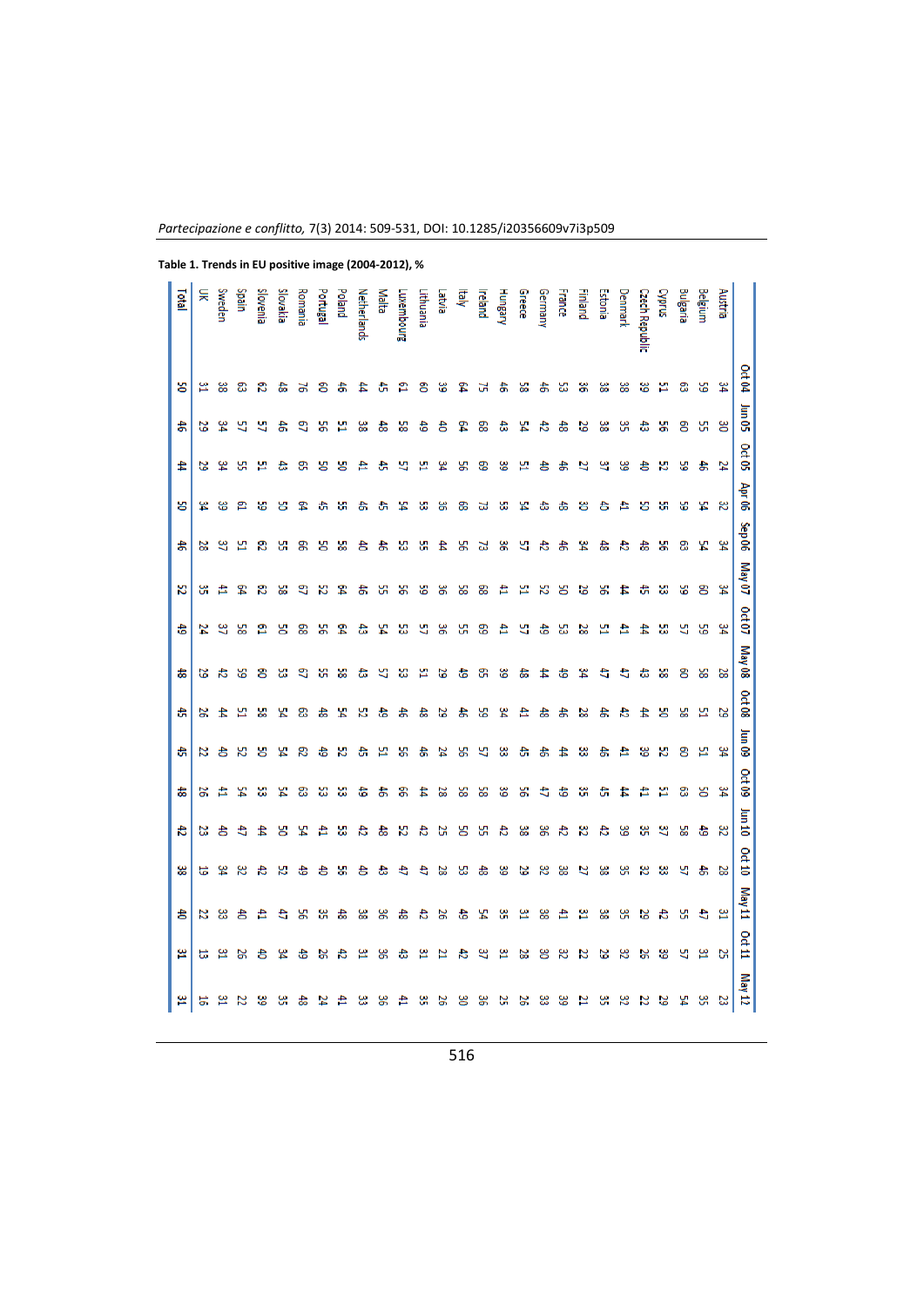| Table 2. Changes in 'strong' European belonging (including 'European only' and 'European and national', 2004-2012), % |                |                |                |                |                 |                         |
|-----------------------------------------------------------------------------------------------------------------------|----------------|----------------|----------------|----------------|-----------------|-------------------------|
|                                                                                                                       | <b>Oct 04</b>  | <b>Oct 05</b>  | <b>Feb 07</b>  | <b>May 10</b>  | <b>Dec 11</b>   | <b>May 12</b>           |
| Austria                                                                                                               | 8              | 8              | 8              | $\overline{7}$ | 12              | 13                      |
| Belgium                                                                                                               | 17             | 15             | 19             | 17             | 22              | 13                      |
| <b>Bulgaria</b>                                                                                                       | 6              | 10             | 14             | 8              | 12              | 9                       |
| Cyprus                                                                                                                | 11             | 11             | 15             | 14             | 19              | 12                      |
| Czech                                                                                                                 | 5              | 13             | 7              | 4              | 8               | $\overline{7}$          |
| Denmark                                                                                                               | $\overline{7}$ | 11             | 11             | 5              | 6               | 5                       |
| Estonia                                                                                                               | 5              | 5              | 5              | 5              | 10              | 7                       |
| Finland                                                                                                               | 3              | 3              | 5              | $\overline{7}$ | $6\phantom{1}6$ | 6                       |
| France                                                                                                                | 14             | 12             | 17             | 12             | 13              | 8                       |
| Germany                                                                                                               | 14             | 14             | 18             | 13             | 17              | 10                      |
| Greece                                                                                                                | 5              | $\overline{7}$ | 5              | 6              | 8               | 4                       |
| Hungary                                                                                                               | 3              | 4              | $\overline{7}$ | 5              | 8               | 6                       |
| Ireland                                                                                                               | 5              | 9              | 7              | 6              | 6               | 3                       |
| Italy                                                                                                                 | 13             | 8              | 9              | 9              | 13              | 14                      |
| Latvia                                                                                                                | $\overline{7}$ | 3              | 6              | 12             | 14              | 12                      |
| Lithuania                                                                                                             | $\overline{7}$ | 5              | 5              | 5              | 10              | $\overline{7}$          |
| Luxembourg                                                                                                            | 25             | 22             | 31             | 28             | 33              | 24                      |
| Malta                                                                                                                 | 9              | 5              | 4              | 5              | 5               | 5                       |
| Netherlands                                                                                                           | 12             | 8              | 15             | 10             | 14              | 10                      |
| Poland                                                                                                                | 4              | 6              | 6              | $\overline{7}$ | 8               | $\overline{\mathbf{4}}$ |
| Portugal                                                                                                              | 3              | 4              | 8              | 8              | 10              | 5                       |
| Romania                                                                                                               | 6              | 5              | 13             | 22             | 24              | 19                      |
| Slovakia                                                                                                              | 13             | 9              | 12             | 13             | 15              | 12                      |
| Slovenia                                                                                                              | 4              | 6              | 8              | $\overline{7}$ | 11              | 10                      |
| Spain                                                                                                                 | 10             | 10             | 12             | 12             | 15              | 10                      |
| Sweden                                                                                                                | 6              | 6              | 6              | 6              | 10              | 4                       |
| UK                                                                                                                    | $\overline{7}$ | 3              | 7              | 4              | $\overline{7}$  | 5                       |
| <b>Total</b>                                                                                                          | 10             | 9              | 12             | 10             | 13              | 9                       |

Ettore Recchi and Justyna Salamońska, *Keeping the European faith* 

Source: Eurobarometers 62.0, 64.2, 67.1, 73.4, 76.4, 77.3 micro-data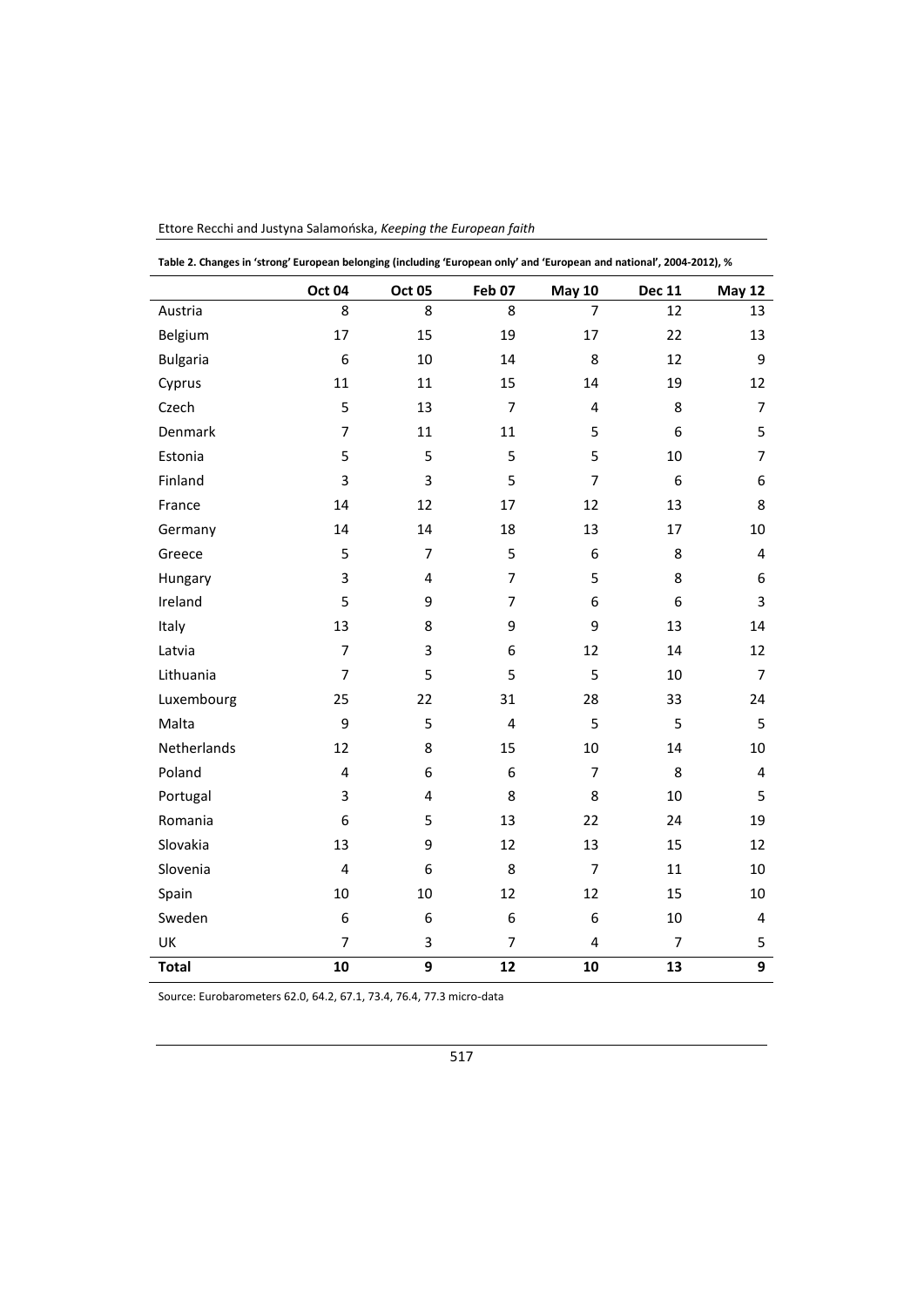#### **4. Testing the Hypotheses**

#### *H1a. Trends in EU image and EU belonging*

As expected, the image of the EU worsened in the 2004-12 period. Table 1 illustrates the downward shift in positive views of the EU across its member states. In 2004, Romania (a candidate country at the time) and Ireland ranked highest. In Bulgaria, another candidate country, the pre-accession effect was clear as well. In Italy, Spain, Slovenia, and Luxembourg the share of positive views on the EU exceeded 60 per cent. The average for the EU as a whole hovered around 50 per cent.

The situation changed quite remarkably in 2012. In all countries, the image of the EU deteriorated. The decline ranged between three per cent (Estonia) and 41 per cent (Spain). In Spain, Ireland, Portugal, Italy and Greece, the countries most affected by the economic downturn, the drop was most visible (not less than 30 per cent). The EU image was least affected (less than a ten per cent fall) in Estonia, Poland, Denmark, Sweden, Bulgaria, and Malta. In 2012 Bulgaria and Romania were again the most Euroenthusiast countries (54 and 48 per cent of their citizens had a positive view of the Union, respectively). In Portugal and Spain, in fact, the proportion of respondents assessing the EU positively halved compared to 2004. At the end of the period examined, the Czech Republic, Finland and the UK had the lowest proportions of people with positive views on the EU. However, the EU image was faring better than it did one year earlier in many countries (France, Estonia, Latvia, Belgium, Lithuania, the UK, Germany, the Netherlands and Slovakia).

Overall, the image of the EU collapsed between the end of 2009 and mid-2012. But did this translate into a weaker attachment to Europe? Due to data availability, we analysed levels of EU belonging at six time points (Table 2).<sup>4</sup> If we only compare 2004 and 2012, the proportion of people strongly feeling themselves European (i.e. 'European only' and 'European-and-national') was about the same: approximately ten per cent. In the period examined, about half of the countries recorded a drop in numbers of people with a 'strong' EU belonging. Interestingly, however, these were not residents of the countries hit most by the economic crisis, but rather of some of the EU founding member states, i.e. France, Germany and Belgium. On the other hand, levels of EU belonging rose despite the recession in some of the new EU member states. Romania recorded a remarkable 12 per cent increase of 'strong' Europeans. There were smaller in-

<sup>&</sup>lt;sup>4</sup> Answer categories 'don't know', 'none (spontaneous)', 'refusal (spontaneous)' were excluded from analysis.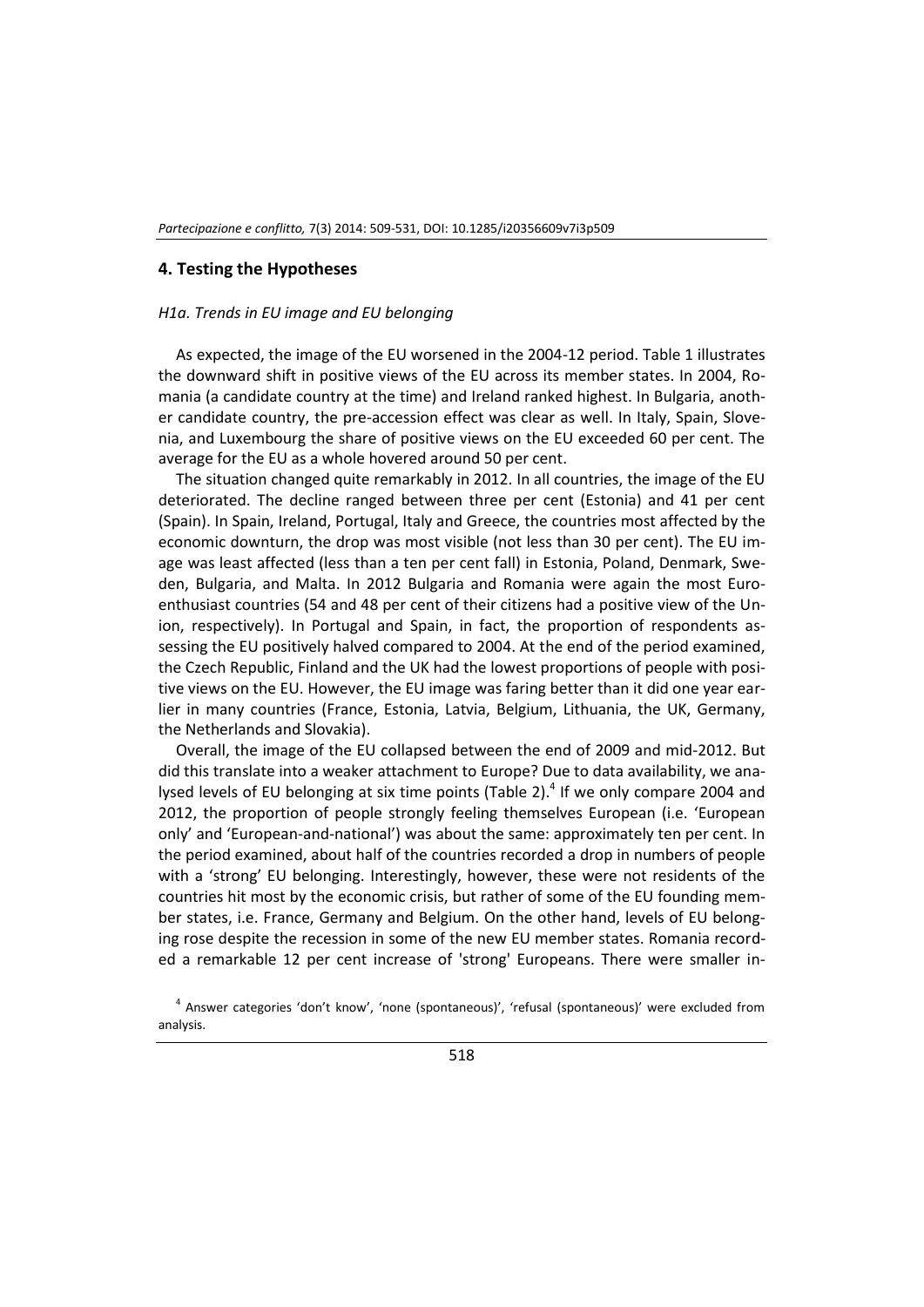creases in Slovenia, Latvia, Bulgaria and Hungary. Austria, Finland, and, surprisingly, Portugal, had more respondents declaring an exclusive attachment to Europe in 2012, although they declined markedly in a shorter term perspective.

Closer inspection of trends in time shows that the amount of people declaring themselves 'European only' grew in 2007 (compared to 2005), while it tended to oscillate during the Euro-crisis years. However, in  $2011 -$  right in the middle of the crisis – it reached an all-time high in many countries. These figures diminished in 2012, reverting to the mean of the 2000s.

In parallel, it is useful to track changes in 'exclusive' national identifications between 2004 and 2012 (table 3). In this time span, 2010 was quite exceptional, because for the first time since 1999 people declaring that they felt 'national only' outnumbered those who mentioned some European belonging (Fligstein et al. 2012). The 2010 peak, however, was not confirmed. The following years saw an increase in the Eurobarometer respondents who declared that they felt attached to *both* their nation and Europe. In 2012 more than half of the entire EU sample stated that they saw themselves as both nationals and Europeans (table 4).

What happened in Portugal, Italy, Ireland, Greece, Cyprus and Spain during the Eurocrisis warrants additional attention. For residents of Ireland and Cyprus, the crisis was accompanied by a rise in 'exclusively national' identifications, whilst 'national and European' belongings dropped. Yet in Portugal, Greece, Spain and Italy the opposite occurred: 'exclusively national' identifications decreased whilst 'national and European' identifications became more popular. The decline of strong national belonging was particularly marked in Italy: from 48 per cent in May 2010 to 30 per cent in December 2011. This fed into a robust rise in the proportion of individuals defining themselves as 'national and European' (from 43 to 58 per cent). Similarly, Hungary, Luxembourg, Finland, Poland and Sweden recorded an over ten per cent dip in the number of people reporting that they felt 'national only' and a growth in the 'national and European' sense of attachment. In Romania there was some polarization: weak European belonging ('national and European') dropped, while growing numbers of respondents declared a 'strong' attachment to Europe ('European and national' and 'European only') as well as a 'national only' attachment.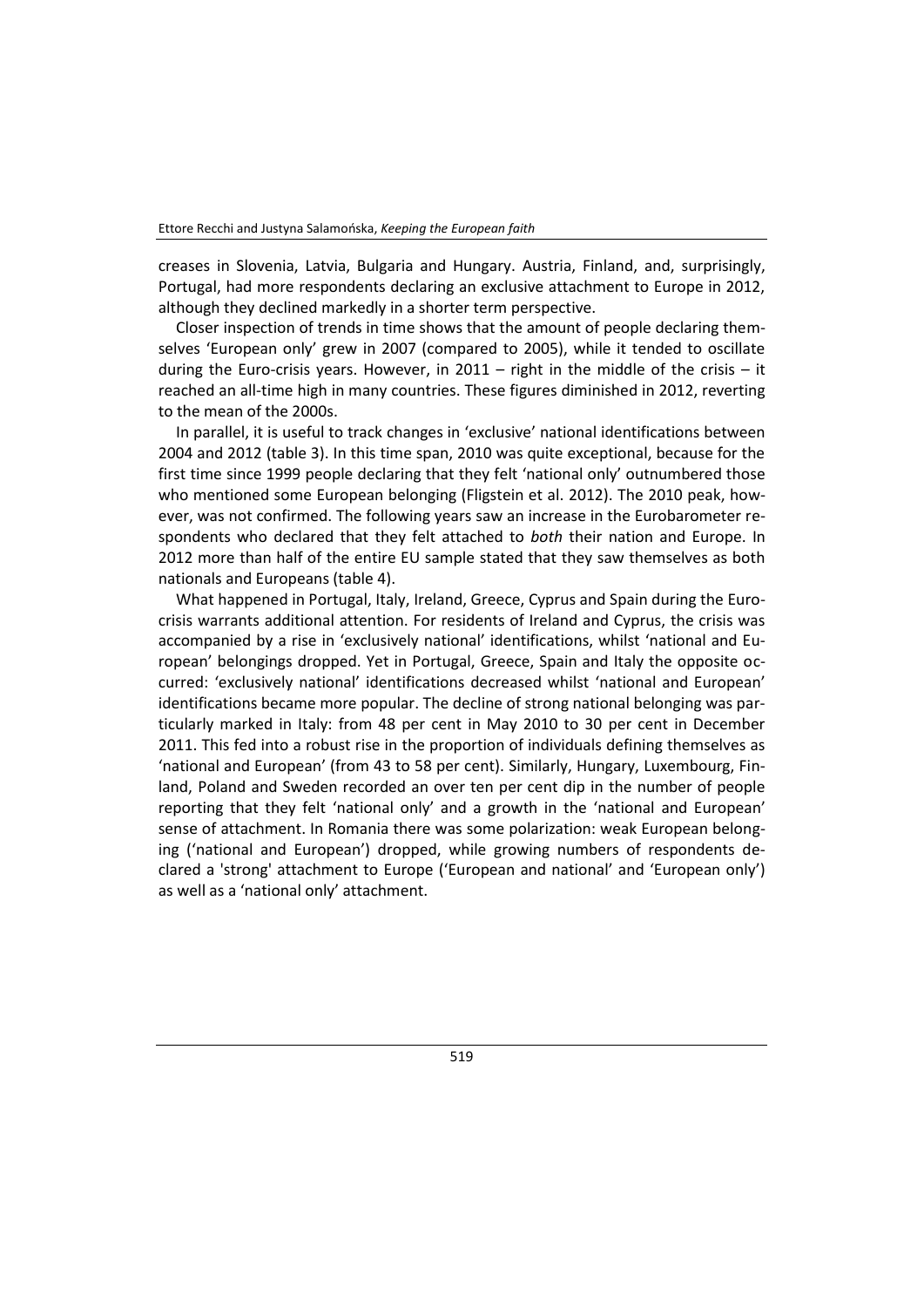|                 | <b>Oct 04</b> | <b>Oct 05</b> | <b>Feb 07</b> | <b>May 10</b> | <b>Dec 11</b> | <b>May 12</b> |
|-----------------|---------------|---------------|---------------|---------------|---------------|---------------|
| Austria         | 43            | 46            | 45            | 49            | 45            | 42            |
| Belgium         | 31            | 35            | 30            | 35            | 28            | 30            |
| <b>Bulgaria</b> | 42            | 45            | 47            | 54            | 45            | 47            |
| Cyprus          | 28            | 31            | 39            | 40            | 40            | 40            |
| Czech           | 57            | 38            | 49            | 59            | 55            | 50            |
| Denmark         | 40            | 40            | 37            | 43            | 41            | 40            |
| Estonia         | 44            | 51            | 48            | 50            | 46            | 48            |
| Finland         | 56            | 49            | 49            | 48            | 47            | 45            |
| France          | 31            | 33            | 32            | 43            | 38            | 36            |
| Germany         | 37            | 36            | 31            | 39            | 31            | 33            |
| Greece          | 57            | 47            | 49            | 51            | 55            | 45            |
| Hungary         | 65            | 51            | 46            | 48            | 51            | 46            |
| Ireland         | 41            | 49            | 59            | 60            | 60            | 54            |
| Italy           | 36            | 38            | 54            | 48            | 30            | 34            |
| Latvia          | 47            | 46            | 56            | 54            | 51            | 49            |
| Lithuania       | 55            | 55            | 57            | 62            | 52            | 57            |
| Luxembourg      | 33            | 26            | 23            | 24            | 22            | 20            |
| Malta           | 36            | 29            | 35            | 38            | 32            | 36            |
| Netherlands     | 33            | 34            | 29            | 37            | 33            | 33            |
| Poland          | 46            | 40            | 45            | 44            | 42            | 35            |
| Portugal        | 50            | 44            | 50            | 44            | 48            | 37            |
| Romania         | 41            | 40            | 55            | 57            | 48            | 45            |
| Slovakia        | 38            | 39            | 44            | 42            | 32            | 32            |
| Slovenia        | 44            | 36            | 36            | 56            | 38            | 40            |
| Spain           | 40            | 38            | 35            | 36            | 31            | 34            |
| Sweden          | 48            | 44            | 46            | 49            | 39            | 38            |
| UK              | 57            | 65            | 61            | 72            | 62            | 61            |
| <b>Total</b>    | 42            | 42            | 43            | 48            | 40            | 40            |

**Table 3. Changes in 'national only' identification in EU member states (2004-2012), %**

Source: Eurobarometers 62.0, 64.2, 67.1, 73.4, 76.4, 77.3 micro-data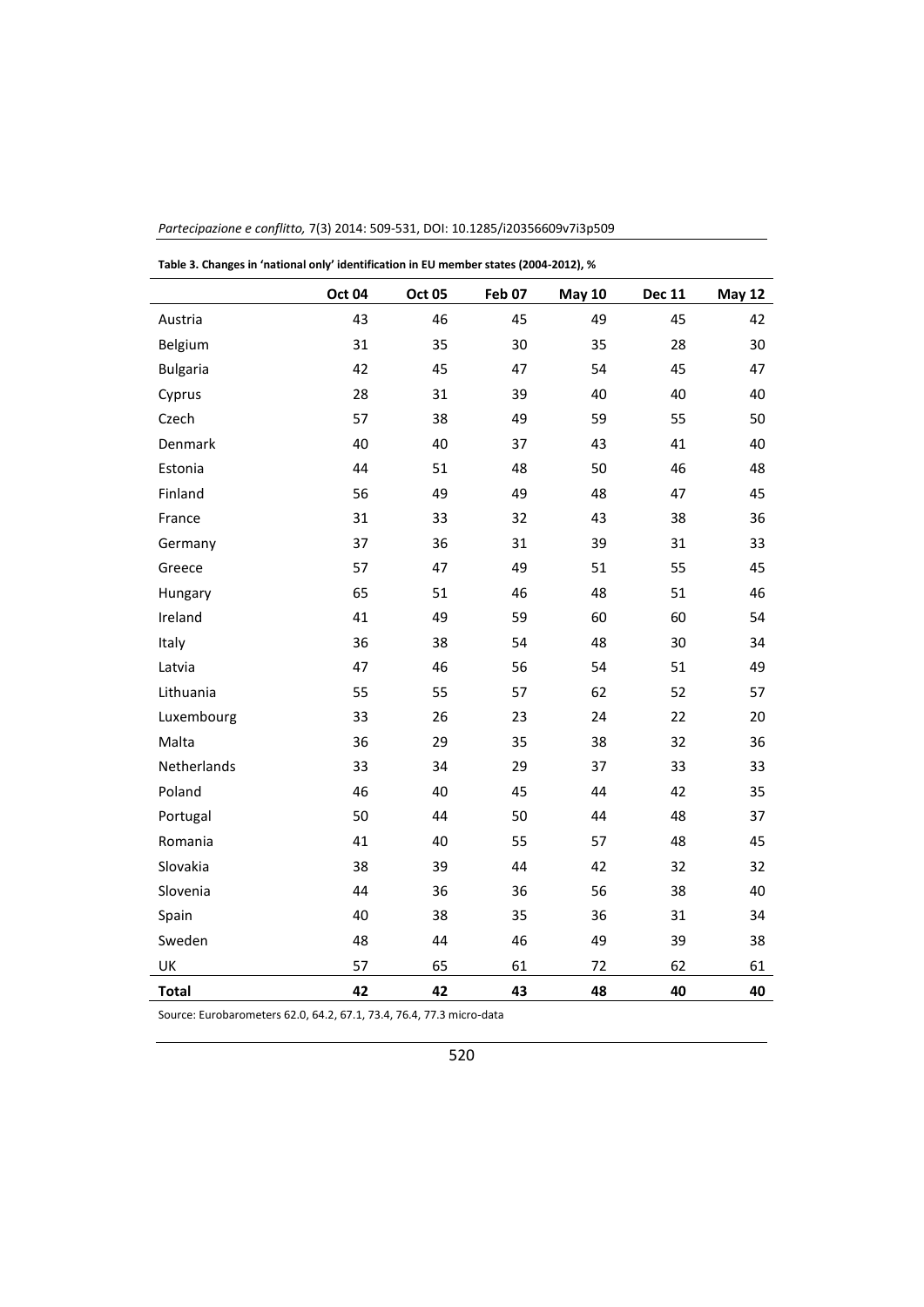|                 | <b>Oct 04</b> | <b>Oct 05</b> | <b>Feb 07</b> | <b>May 10</b> | <b>Dec 11</b> | <b>May 12</b> |
|-----------------|---------------|---------------|---------------|---------------|---------------|---------------|
| Austria         | 49            | 46            | 47            | 43            | 42            | 45            |
| Belgium         | 51            | 50            | 51            | 49            | 49            | 57            |
| <b>Bulgaria</b> | 52            | 45            | 39            | 38            | 43            | 44            |
| Cyprus          | 61            | 58            | 46            | 45            | 40            | 48            |
| Czech           | 37            | 49            | 43            | 36            | 37            | 43            |
| Denmark         | 53            | 50            | 53            | 52            | 52            | 55            |
| Estonia         | 51            | 44            | 47            | 45            | 44            | 45            |
| Finland         | 41            | 48            | 47            | 45            | 47            | 49            |
| France          | 56            | 55            | 51            | 44            | 49            | 56            |
| Germany         | 49            | 50            | 51            | 48            | 52            | 57            |
| Greece          | 37            | 46            | 46            | 42            | 36            | 51            |
| Hungary         | 32            | 45            | 47            | 47            | 41            | 48            |
| Ireland         | 54            | 42            | 34            | 35            | 34            | 43            |
| Italy           | 51            | 54            | 36            | 43            | 58            | 51            |
| Latvia          | 46            | 51            | 38            | 34            | 35            | 39            |
| Lithuania       | 38            | 40            | 38            | 32            | 38            | 36            |
| Luxembourg      | 42            | 52            | 46            | 48            | 44            | 56            |
| Malta           | 55            | 67            | 61            | 57            | 64            | 59            |
| Netherlands     | 54            | 58            | 56            | 53            | 53            | 57            |
| Poland          | 50            | 54            | 49            | 48            | 50            | 61            |
| Portugal        | 47            | 52            | 42            | 48            | 42            | 57            |
| Romania         | 52            | 55            | 32            | 21            | 28            | 36            |
| Slovakia        | 49            | 52            | 44            | 46            | 53            | 56            |
| Slovenia        | 52            | 58            | 55            | 37            | 51            | 50            |
| Spain           | 50            | 51            | 53            | 52            | 54            | 56            |
| Sweden          | 45            | 51            | 48            | 45            | 51            | 58            |
| UK              | 36            | 32            | 31            | 24            | 31            | 33            |
| <b>Total</b>    | 48            | 49            | 45            | 42            | 47            | 51            |

**Table 4. Changes in 'national and European' identification in EU member states (2004-2012), %**

Source: Eurobarometers 62.0, 64.2, 67.1, 73.4, 76.4, 77.3 micro-data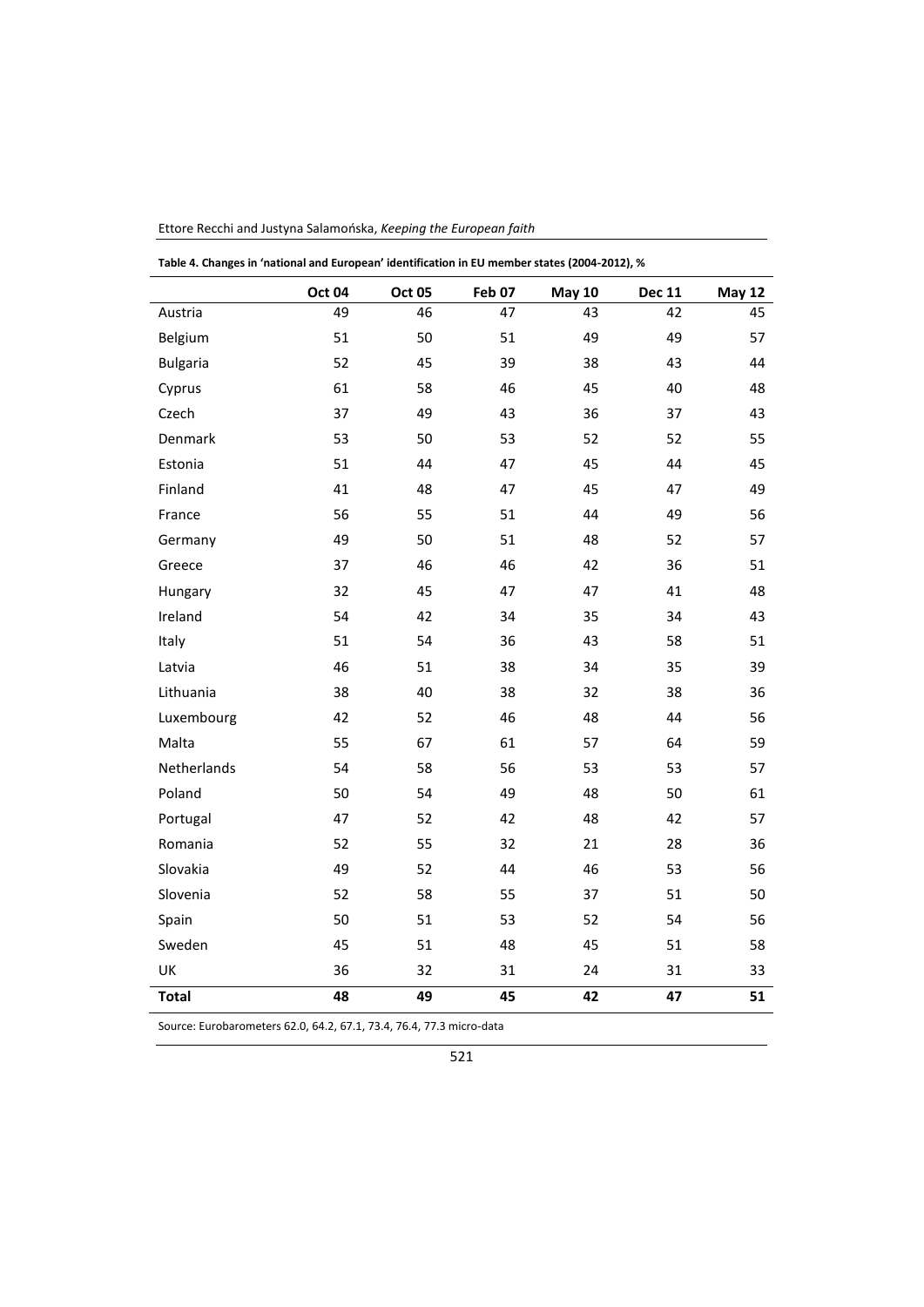#### *H1b. Comparison of the above-mentioned trends*

The investigation of trends in the EU image and belonging suggests that the image component of EU identity is more sensitive to business cycles than is the belonging component. This is in line with the hypothesis. The trend was even stronger than expected, since the levels of EU belonging grew as the crisis proceeded, to shift back in 2012 to the levels of 2004-05.

#### *H2a. Individual-level changes in the EU's image between 2004 and 2012*

What social categories have a more positive image of the EU? And, more importantly, does the deterioration of the EU's image concentrate in some social groups as hypothesized? Multinomial logistic regression models were run to compare the determinants of the EU image in 2004 and 2012 (table 5). The dependent variable had three categories: positive, negative and neutral (base category) image.

Models 1 and 2 focus on individual determinants of having a positive EU image in 2004 and 2012 respectively. The overall picture reflects the findings of previous research: the EU enjoys a better image among men, the highly educated, upper classes, and city-dwellers. But what is especially of interest here are changes from 2004 to 2012, which we will interpret bearing in mind the caveats highlighted by Mood (2010). These are broadly in line with our expectation. Most noticeably, the unemployed became less likely to express positive and neutral views of the EU. Their explicit inclination to have a negative image became significant in the 2012 model, as predicted. Analogously, the less educated became most negative about the EU with the crisis. Finally, contrary to what was expected, the EU image of people from their mid-20s to late 30s has not dramatically worsened, even though young people have been particularly hard hit by the reduction of occupational opportunities in many member states.<sup>5</sup>

#### *H2b. Individual-level changes in EU belonging between 2004 and 2012*

Whereas we hypothesized that the EU image may be susceptible to economic shocks, we expected to find that EU belonging is comparatively more stable and resili-

<sup>&</sup>lt;sup>5</sup> Eurostat reports that youth unemployment declined from 2004 (19 per cent) to 2008 (15 per cent), but then escalated constantly up to 23 per cent in 2012. The corresponding figures for the whole working-age population are 9 per cent in 2004, 7 per cent in 2008 and almost 11 per cent in 2012:

[http://epp.eurostat.ec.europa.eu/statistics\\_explained/index.php/Unemployment\\_statistics](http://epp.eurostat.ec.europa.eu/statistics_explained/index.php/Unemployment_statistics) (consulted 20 July 2013).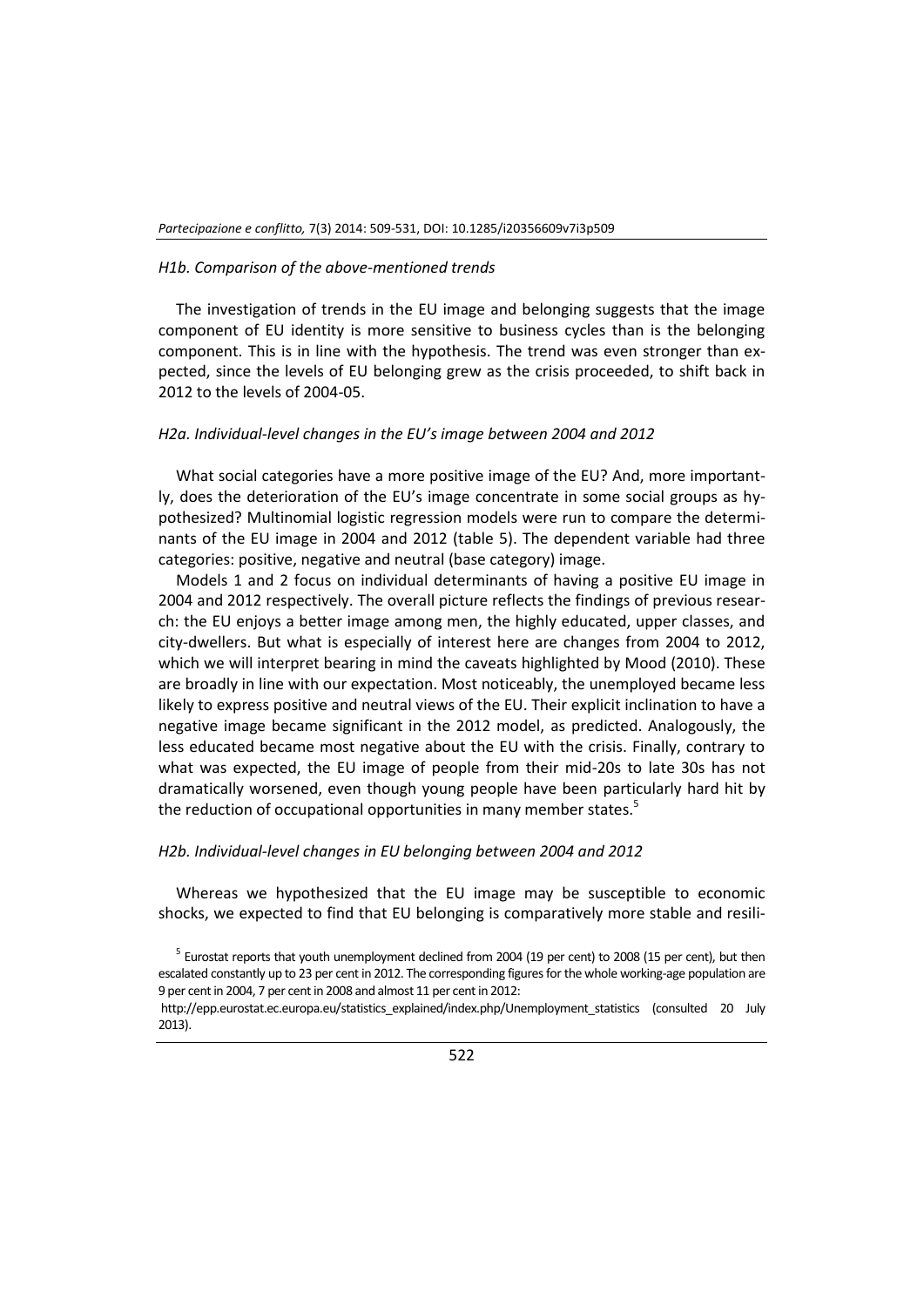ent to changes in the business cycle (table 6). Models 3 and 4 concern the individual level determinants of EU belonging in 2004 and 2012. In line with the literature, we found that males, the highly educated, upper class respondents, and residents of large towns are significantly more likely to feel European. As predicted, these effects are highly persistent over time. In fact, younger cohorts' sense of belonging to the EU became significant only in 2012. The comparison between the 2004-12 changes in EU image and EU belonging among younger cohorts shows that while the younger cohorts are no longer more neutral than positive about the EU image, their sense of belonging to the EU consolidated, *ceteris paribus*. Finally, these models clarify the empirical relation between EU image and EU belonging. In both samples, a positive image resonates with a strong sense of belonging. The opposite does not hold, however. The association between a negative EU image and a feeble sense of belonging was significant in 2012, while this was not the case in 2004. It is likely that the Euro-crisis has determined an alignment of the cognitive/evaluative and affective components of European identity.

#### *H3a. Country-level changes in EU image between 2004 and 2012*

As expected, residents of countries particularly hit by the crisis (Ireland, Greece, Italy, Portugal, Spain) turned to see the EU in less positive light in 2012 than eight years earlier. In 2004, residents of all these countries were more likely to hold neutral views about the EU than negative ones. These effects became insignificant (Ireland, Italy, Portugal, Spain) or reversed (Greece) in 2012.

Respondents in other countries shifted in the same direction: in Belgium, Netherlands, Luxembourg, Hungary they were more prone to hold neutral than negative image of the EU in 2004, but this was not the case (or the effect was not significant any more) in any of these countries in 2012. Compared to French residents, residents of the 'new' EU member states generally tend to be more neutral than negative even in 2012, with the notable exceptions of Hungarians, Czechs, and Cypriots (the latter more likely to have negative image of the EU).

## *H3b. Country-level changes in EU belonging between 2004 and 2012*

With models 3 and 4 we analyse the impact of country dummies on EU belonging in 2004 and 2012 respectively. As expected, EU belonging is not as negatively affected as the image of the EU during the crisis. We can distinguish two situations. The first one is prevalent in most new EU member states (Bulgaria, Czech Republic, Hungary, Latvia, Slovenia) and Portugal, where people were significantly less likely to feel European in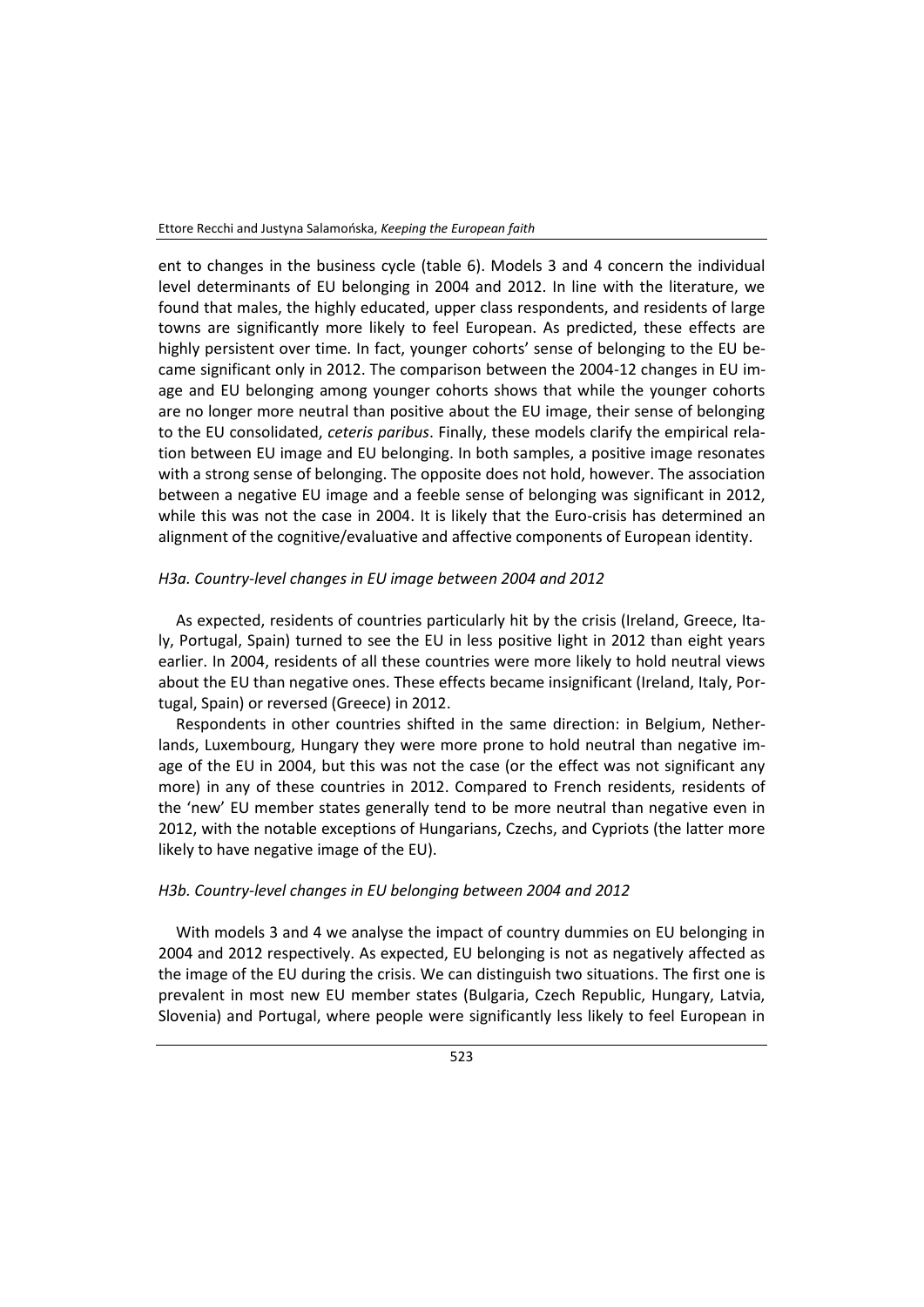2004, but no more in 2012. The second situation is typical of countries experiencing very difficult economic times (Cyprus, Italy, Spain, and Romania), as well as Belgium and Austria, where the likelihood of having a sense of EU belonging became significantly stronger.

## **5. Conclusion**

The Euro-crisis tainted the image of the EU both on a global scale and Europe-wide. Within the EU, the social representation of the Union suffered especially in the countries most affected by the economic downturn: Ireland, Italy, Greece, Cyprus, Portugal and Spain. Our hypothesis, however, was that 'image' is the more volatile component of identity, grounded in cognitive/evaluative orientations. Collective identity has its deep-seated and affective root in a 'sense of belonging'. 'Images' are transient judgments of contingencies, while 'belongings' are self-understandings that connect the self with a broader social organization. Therefore, we expected that the Euro-crisis would erode the positive image of the EU but not the feeling of 'being European' among European citizens. Indeed, the proportion of the population describing themselves as primarily 'European' remained relatively stable over the years, and only small shifts were recorded in the majority of countries. Contrary to what is frequently heard and said in the public discourse, this dimension of EU identity was largely unaffected by the vagaries of the economic climate. This finding is in line with those of previous analyses attesting to a limited and declining impact of macroeconomic factors on Europeans' support for European integration (Eichenberg and Dalton 2007).

The examination of the social determinants of EU image and EU belonging was carried out to test whether the lighter side of identity (i.e. image) was particularly shaken across the weakest groups, while the more solid side (i.e., belonging) could resist even among those groups. These expectations were generally confirmed by the data. Compared to 2004, the social determinants of the EU image weakened in 2012, as if the economic situation 'democratized' discontent and made the EU image less anchored to established supporters. In fact, the predictors of a higher sense of EU belonging showed a remarkable continuity over time, as expected.

At the country level, the findings are entirely in line with the hypothesis: the image of the EU worsened in the most indebted countries, but EU belonging levels did not. This corroborates our main theoretical tenet: economic and political downturns can alter the external layer of identity (image-like assessments), but not its core substance,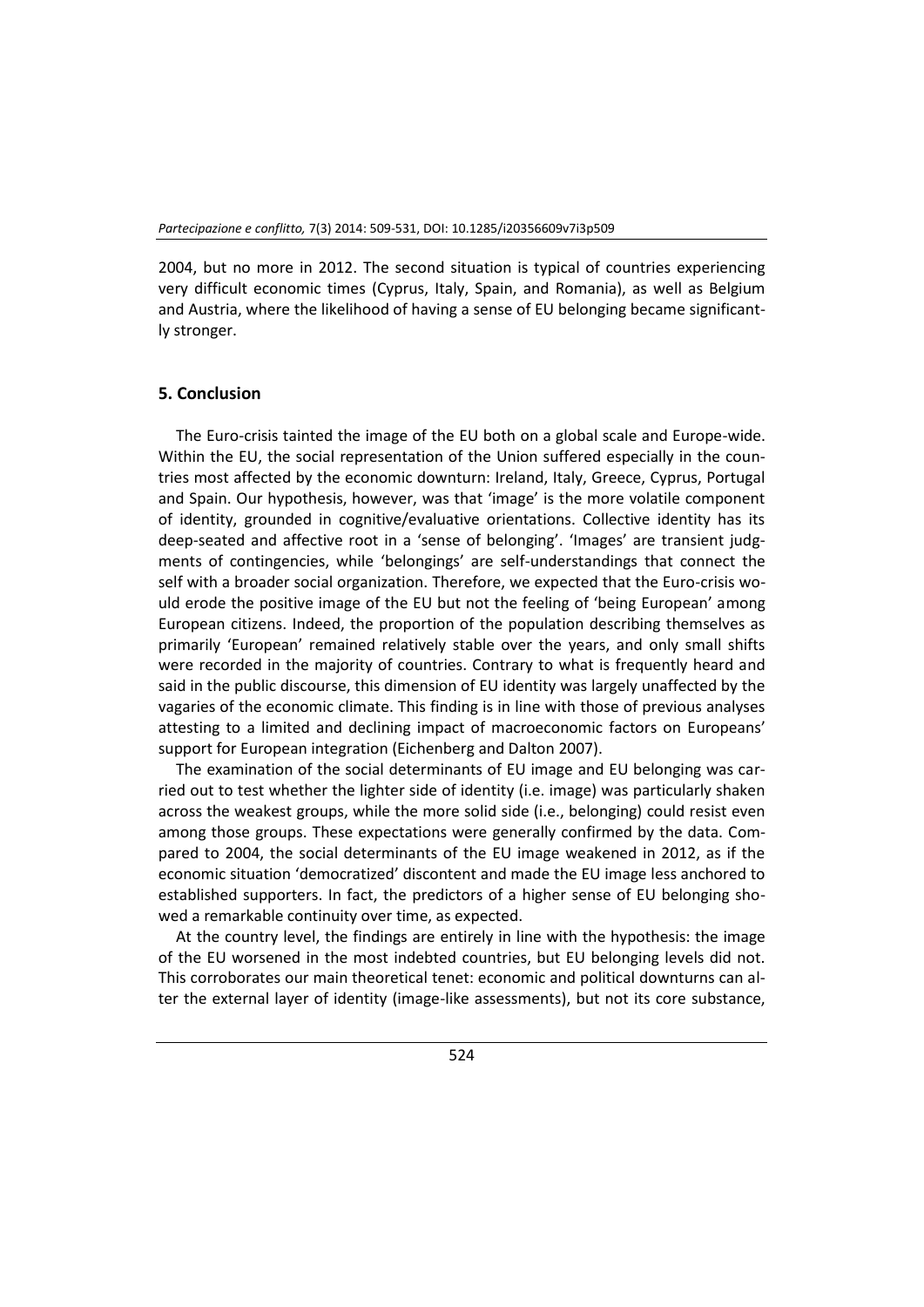which depends on more deeply ingrained socio-psychological mechanisms. People do not suddenly change their self-definitions, not even at times of deep uncertainty.

One message of this article is that, in spite of its socioeconomic and political aftermaths, the Euro-crisis was not an identitarian Armageddon. However, there is a caveat: Eurobarometer data do not provide a measure of the subjective *salience* of identifications – that is, 'the likelihood that a given identity will be active across situations' (Morris 2013, 24; see also Stryker and Serpe 1994). And salience is dramatically important when it comes to translating identities into behaviours. While they are not necessarily acted upon, collective identities constitute a repertoire open to mobilization by 'political entrepreneurs'. What the Euro-crisis possibly did, in fact, was to enhance the political salience of *national* identities, capitalizing on nationalism's power as a simplifying ideology that tends to be evoked in the face of complex hardships (Gingrich and Banks 2006). Hence, even if their number has not been expanding, Europeans with an overwhelming sense of national belonging have increasingly rallied under neo-nationalist and anti-EU party banners – as the results of the European Parliament elections of May 2014 attested especially in France, Great Britain and Denmark. The national versus European identity antagonism is the feature shared by the Front National, UK Independence Party and Dansk Folkeparti – just to mention the three most successful neonationalist parties in the EU. While their impact is certainly magnified by the feeble salience that mars European identity among the silent majority of European citizens (Bellucci, Sanders and Serricchio 2012; Van Ingelgom 2014), our analysis may suggest that their potential for further electoral expansion is constrained by the size of the EU population that does not see itself as part of a collective European destiny. In spite of the crisis, this remains a minority.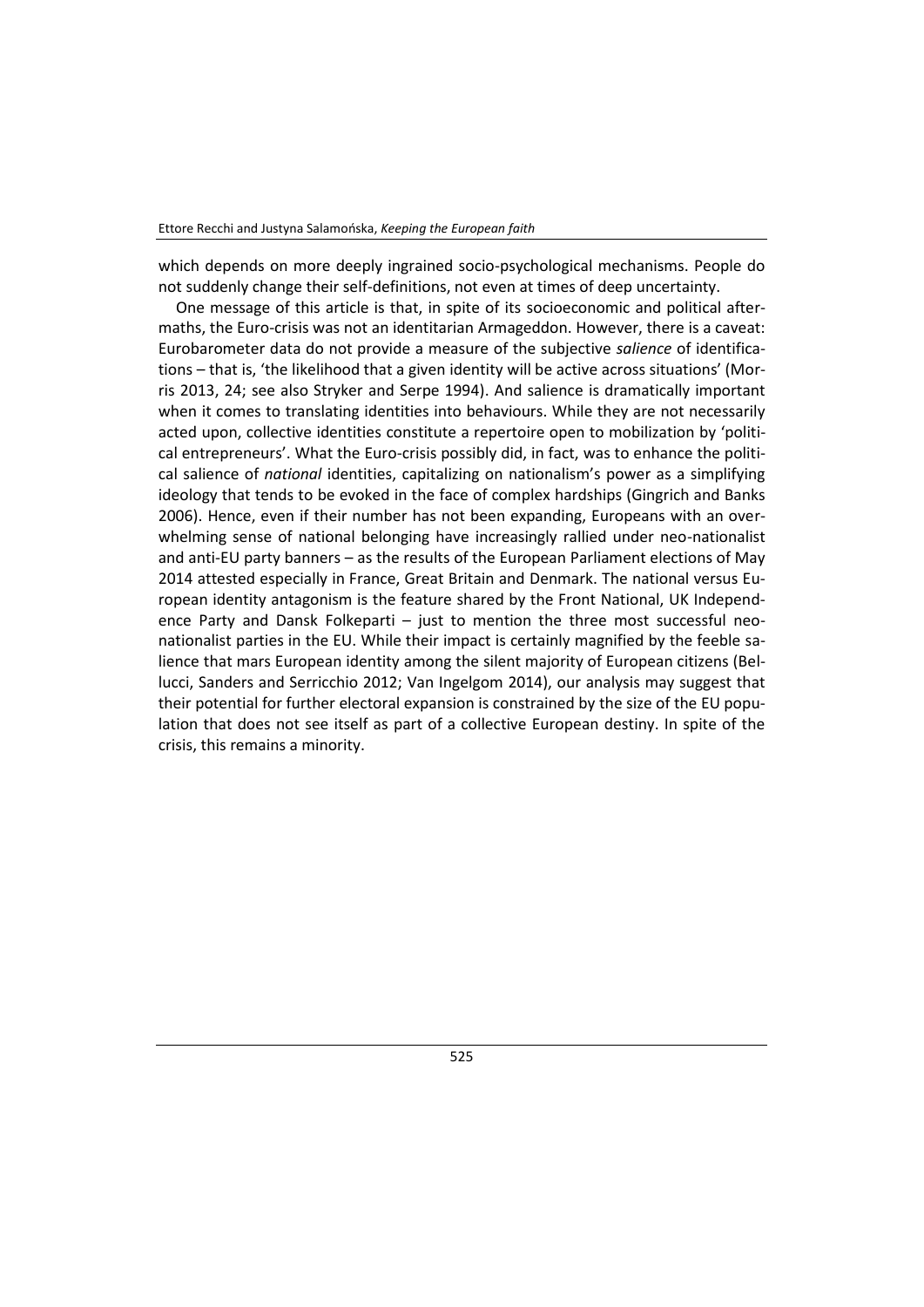### *Partecipazione e conflitto,* 7(3) 2014: 509-531, DOI: 10.1285/i20356609v7i3p509

|                                                 |                    | <b>Positive EU</b><br>image (2004) |                      | <b>Positive EU</b><br>image (2012) |                | <b>Negative EU</b><br>image (2004) | <b>Negative EU</b><br>image (2012) |                      |
|-------------------------------------------------|--------------------|------------------------------------|----------------------|------------------------------------|----------------|------------------------------------|------------------------------------|----------------------|
| Gender [ref: woman]<br>Age group (ref: 55 years | Male               | 350 ***                            |                      | .231 ***                           |                | .136 **                            | 146 ***                            |                      |
| and more)                                       | $13 - 24$          | $-081$                             |                      | $-084$                             |                | $-357$ ***                         | $-259$ <sup>44</sup> $+4$          |                      |
|                                                 | $25 - 39$          | $-142$                             | 44                   | $-027$                             |                | $-208$                             | <br>$-183$                         |                      |
|                                                 | 40-54              | $-181$                             |                      | $-110$                             |                | $-010$                             | $-0.031$                           |                      |
| Education                                       | Up to age 15       | $-692$                             |                      | $-578$                             |                | 119                                | 196                                |                      |
|                                                 | $16 - 19$          | $-314$                             |                      | $-360$                             |                | $-038$                             | .13                                |                      |
| Social class (ref: not                          |                    |                                    |                      |                                    |                |                                    |                                    |                      |
| active in labour market]                        | п                  | 376                                | <br>                 | .237                               |                | $-066$                             | $-124$                             |                      |
|                                                 | Ш                  | 305                                |                      | .153                               |                | $-130$                             | $-185*$                            |                      |
|                                                 | Ш                  | .074                               |                      | $-048$                             |                | $-118$                             | $-0.078$                           |                      |
|                                                 | w                  | $-011$                             |                      | .132                               |                | $-024$                             | .136                               | $\ddot{\phantom{0}}$ |
|                                                 | V-VI-VIII          | $-139$                             |                      | $-166$                             |                | $-068$                             | $-025$                             |                      |
|                                                 | Unemployed         | $-110$                             |                      | $-157$                             | $\blacksquare$ | .148                               | .278***                            |                      |
| Type of community (ref:                         |                    |                                    |                      |                                    |                |                                    |                                    |                      |
| large town]                                     | Rural area         | $-260$                             |                      | $-130$                             | $\cdots$       | $-007$                             | $-016$                             |                      |
|                                                 | Small-m town       | $-158$                             |                      | $-107$                             |                | $-088$                             | .005                               |                      |
| <b>Country [ref: France]</b>                    | Belgium            | .085                               |                      | $-268$                             | ٠<br>          | $-789$                             | <br>$-210$                         |                      |
|                                                 | <b>Netherlands</b> | $-583$                             |                      | $-299$                             |                | $-305$                             | .130                               |                      |
|                                                 | Germany            | $-331$                             |                      | $-588$                             |                | $-309$                             | $-316$                             |                      |
|                                                 | Italy              | ,447                               |                      | $-331$                             |                | $-691$                             | <br>$-130$                         |                      |
|                                                 | Luxembourg         | .285                               | ٠                    | .004                               |                | $-575$                             | <br>$-0.08$                        |                      |
|                                                 | <b>Denmark</b>     | $-852$                             |                      | $-797$                             |                | $-165$                             | $-713$                             |                      |
|                                                 | Ireland            | 1.020                              |                      | $-063$                             |                | $-773$                             | <br>.042                           |                      |
|                                                 | UK                 | $-514$                             |                      | $-942$                             |                | .404                               | 461                                |                      |
|                                                 | Greece             | .195                               |                      | $-380$                             |                | $-390$                             | <br>A59                            |                      |
|                                                 | Spain              | .340                               | $\ddot{\phantom{a}}$ | $-500$                             |                | $-1.106$                           | <br>$-057$                         |                      |
|                                                 | Portugal           | 577                                |                      | $-301$                             | ٠              | $-448$                             | <br>222                            |                      |
|                                                 | Finland            | $-937$                             |                      | $-1.003$                           |                | $-170$                             | $-009$                             |                      |
|                                                 | Sweden             | $-496$                             |                      | $-580$                             |                | 570                                | <br>132                            |                      |
|                                                 | Austria            | $-707$                             |                      | $-741$                             |                | .116                               | .069                               |                      |
|                                                 | Cyprus             | .118                               |                      | $-245$                             |                | $-070$                             | .292                               |                      |
|                                                 | Czech              | - 599                              |                      | $-814$                             |                | $-149$                             | $-007$                             |                      |
|                                                 | Estonia            | $-982$                             |                      | $-718$                             |                | $-882$                             | <br>$-1.288$                       |                      |
|                                                 | Hungary            | $-275$                             | ٠                    | $-675$                             |                | $-350$                             | <br>$-049$                         |                      |
|                                                 | Latvia             | $-748$                             |                      | $-1.081$                           |                | $-592$                             | <br>$-1.116$                       |                      |
|                                                 | Lithuania          | .069                               |                      | $-736$                             |                | $-1.349$                           | <br>$-1.283$                       |                      |
|                                                 | Malta              | .171                               |                      | $-267$                             | ٠              | .093                               | $-460$                             |                      |
|                                                 | Poland             | $-416$                             |                      | $-232$                             | ٠              | $-835$                             | $-924$                             |                      |
|                                                 | Slovakia           | $-420$                             |                      | $-318$                             |                | $-848$                             | <br>$-347$                         | $\cdots$             |
|                                                 | Slovenia           | .265                               | ٠                    | $-143$                             |                | $-1.292$                           | <br>$-301$                         | ٠                    |
|                                                 | Bulgaria           | 593                                |                      | 420                                |                | $-299$                             | $-498$                             |                      |
|                                                 | Romania            | 1.139                              |                      | .258                               |                | $-1.006$                           | <br>-.659                          |                      |
| <b>Constant</b>                                 |                    | .882                               |                      | 441                                |                | $-401$                             | <br>$-280$                         |                      |

#### **Table 5. Multinomial logistic regression models of EU image (positive, negative vs. neutral), 2004 and 2012**

Sources: Eurobarometer 62 (2004) and 77.3 (2012). N (2004)= 23,118; N (2011)= 23,641. Pseudo R2= .0664 (model 1), .0455 (model 2). Notes: \* p<0.05, \*\* p<0.01, \*\*\* p<0.001. Class I= business owners, top managers, professionals, II= middle managers, employed professionals, III= service and white–collar workers, IV= shop owners, crafts persons, selfemployed manual workers, V-VI-VII= employed manual workers.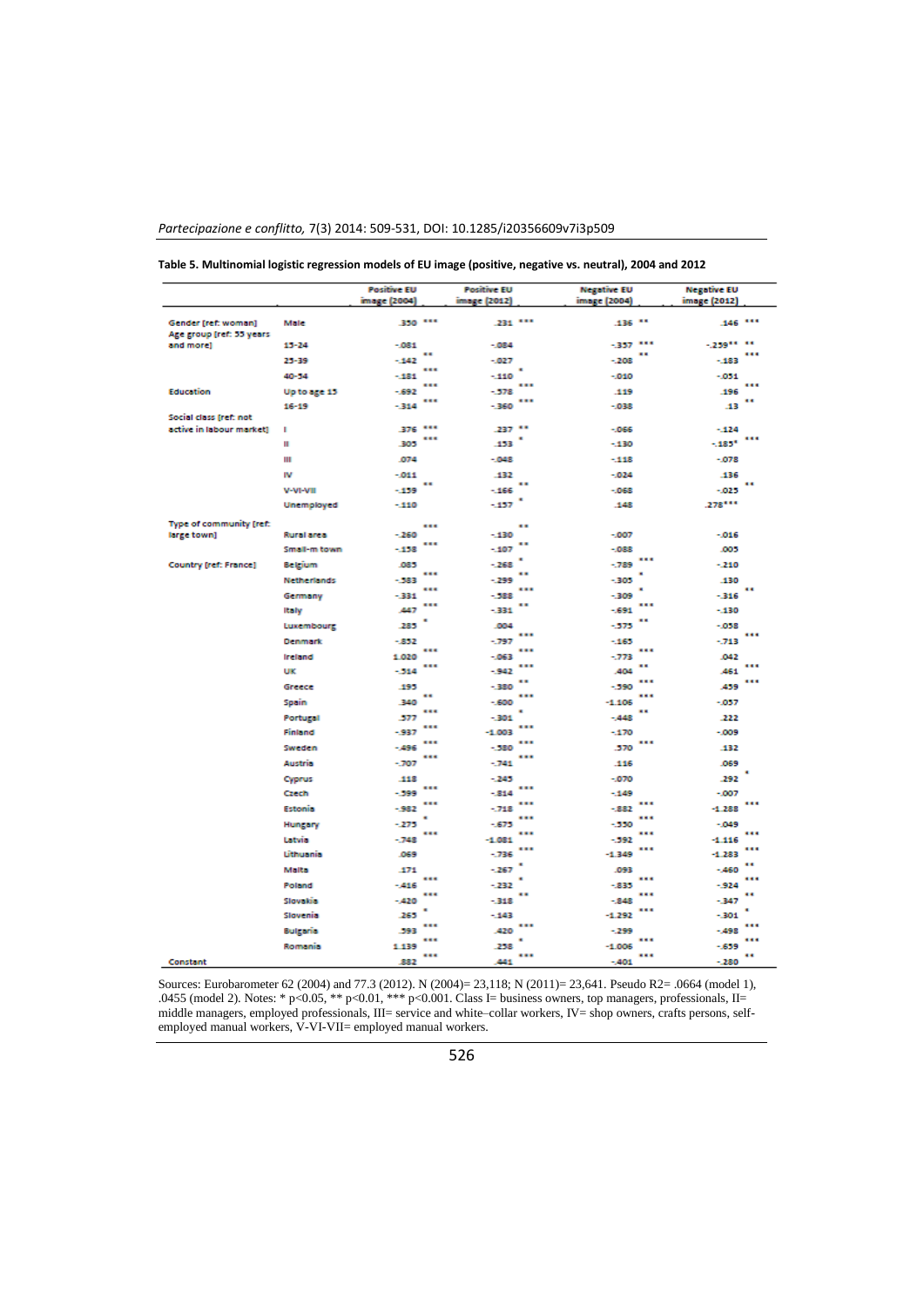### Ettore Recchi and Justyna Salamońska, *Keeping the European faith*

**Table 6. Binomial logistic regression models of EU belonging (European only/European and national vs. national only/national and European), 2004 and 2012**

|                                      |                               | (2004)       | [2012]             |  |
|--------------------------------------|-------------------------------|--------------|--------------------|--|
| Gender [ref: woman]                  | Male                          | 368          | <br><br>.271       |  |
| Age group (ref: 55 years and more)   | 15-24 years                   | .158         | <br>.422           |  |
|                                      | 25-39 years                   | .049         | <br>.279           |  |
|                                      | 40-54 years                   | .167         | .181               |  |
| Education Iref: finished when 20 or  |                               |              |                    |  |
| olderl                               | Education up to age 15        | $-419$       | $-348$ ***<br>.,   |  |
| Social class (ref: not active in the | Education finished when 16-19 | $-232$ $$    | $-171$             |  |
| <b>Jabour market1</b>                | п                             | 375 *        | .389 ***           |  |
|                                      | Ш                             | .071         | .245               |  |
|                                      | Ш                             | $-161$       | .037               |  |
|                                      | <b>IV</b>                     | .242         | .089               |  |
|                                      | V-VI-VII                      | .083         | $-024$             |  |
|                                      | Unemployed                    | 031          | .045               |  |
| Type of community [ref: large        |                               |              |                    |  |
| town)                                | Rural area or village         | $-276$       | $-368$ ***<br>     |  |
| EU image [ref: neutral]              | Small-middle town             | $-239$       | $-142$<br>         |  |
|                                      | Positive                      | .701 ***     | .556<br>           |  |
| <b>Country [ref: France]</b>         | <b>Negative</b>               | $-173$       | $-337$<br>         |  |
|                                      | Belgium                       | 266          | .631               |  |
|                                      | <b>Netherlands</b>            | $-016$       | .316               |  |
|                                      | Germany                       | $-017$       | .259<br>           |  |
|                                      | Italy                         | $-248$       | .653<br><br>       |  |
|                                      | Luxembourg                    | .816         | 1.391<br><br>      |  |
|                                      | <b>Denmark</b>                | $-924$       | $-544$<br>         |  |
|                                      | Ireland                       | $-1.281$ *** | $-1.094$           |  |
|                                      | <b>UK</b>                     | $-217$       | $-234$<br><br>     |  |
|                                      | Greece                        | $-1.283$     | $-736$<br>٠        |  |
|                                      | Spain                         | $-345$       | .413               |  |
|                                      | Portugal                      | $-1.716$     | <br>$-266$<br><br> |  |
|                                      | Finland                       | $-1.494$     | $-675$<br>         |  |
|                                      | Sweden                        | $-1.069$ *** | $-678$<br>         |  |
|                                      | Austria                       | $-289$       | .581<br>٠          |  |
|                                      | Cyprus                        | $-380$       | A69<br>            |  |
|                                      | Czech                         | $-1.102$     | $-067$<br>         |  |
|                                      | Estonia                       | $-1.590$     | <br>$-344$         |  |
|                                      | Hungary                       | $-1.612$     | <br>$-195$         |  |
|                                      | Latvia                        | $-944$ ***   | .265<br>           |  |
|                                      | Lithuania                     | $-1.171$     | <br>$-636$         |  |
|                                      | Malta                         | $-576$       | $-752$<br>         |  |
|                                      | Poland                        | $-1.189$     | <br>$-1.043$       |  |
|                                      | Slovakia                      | ,000         | .103               |  |
|                                      | Slovenia                      | $-1.721$     | <br>.029           |  |
|                                      | <b>Bulgaria</b>               | $-1.184$     | <br>$-205$<br>     |  |
|                                      | Romania                       | $-916$ ***   | .790               |  |
| <b>Constant</b>                      |                               | $-2.185$ *** | <br>$-2.664$       |  |

Sources: Eurobarometer 62 (2004) and 77.3 (2012). N (2004)= 11,511; N (2012)= 22,928. Pseudo R2: .087 (2004), .074 (2012). Notes: \* p<0.05, \*\* p<0.01, \*\*\* p<0.001. Class I= business owners, top managers, professionals, II= middle managers, employed professionals, III= service and white–collar workers, IV= shop owners, crafts persons, selfemployed manual workers, V-VI-VII= employed manual workers.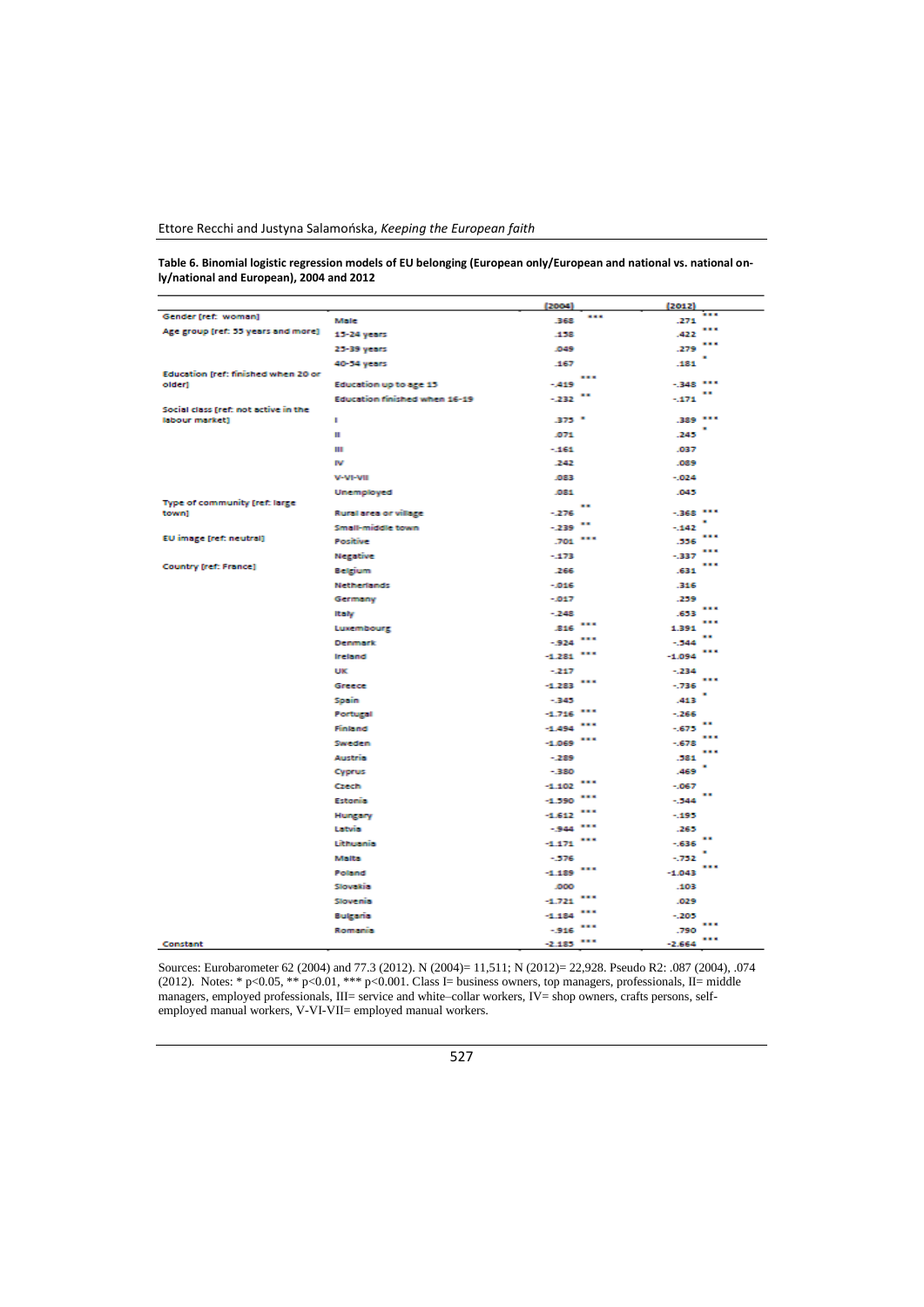#### **References**

- Abrams D. and Hogg M.A. (2001), "Collective Identity: Group Membership and Self-Conception", in M.A. Hogg and S. Tindale (eds.) *Blackwell Handbook of Social Psychology: Group Processes*, Oxford: Blackwell, pp. 425-460.
- Bellucci P., Sanders D. and Serricchio F. (2012), "Explaining European Identity", in D. Sanders, P. Bellucci, G. Tóka and M. Torcal (eds), *The Europeanization of National Polities? Citizenship and Support in a Post-Enlargement Union*, Oxford: Oxford University Press, pp. 61-90.
- Bruter M. (2003), "Identity Winning Hearts and Minds for Europe: The Impact of News and Symbols on Civic and Cultural European Identity", Comparative Political Studies, 36(10): 1148-1179, doi:10.1177/0010414003257609.
- Bruter M. (2005), *Citizens of Europe? The Emergence of a Mass European Identity*, Basingstoke: Palgrave.
- Citrin J. and Sides J. (2004), "More than Nationals: How Identity Choice Matters in the New Europe", in R.K. Herrmann, T. Risse, and M.B. Brewer (eds.) *Transnational Identities: Becoming European in the EU*, Lanham: Rowman & Littlefield.
- Cowell A. and Kulish N. (2012), "Nobel Committee Gives Peace Prize to European Union", *New York Times* 12/10/2012. Available at
	- <[<http://www.nytimes.com/2012/10/13/world/nobel-peace-](http://www.nytimes.com/2012/10/13/world/nobel-peace-prize.html?pagewanted=all)
	- [prize.html?pagewanted=all>](http://www.nytimes.com/2012/10/13/world/nobel-peace-prize.html?pagewanted=all)>. Accessed 29 December 2012.
- Didelon C., de Ruffray S., Brennetot A., Emsellem K, Garnier B. and Guerin-Pace F. (2012), "Cross Country Synthesis on Survey – Vol. 5. Europe as seen by the students surveyed". Available at << http://halshs.archives
	- [ouvertes.fr/docs/00/65/45/30/PDF/EWP\\_wp2\\_final\\_vol5.pdf>> Accessed 5 Decem](http://halshs.archives-ouvertes.fr/docs/00/65/45/30/PDF/EWP_wp2_final_vol5.pdf%3e%3e%20Accessed%205%20December)[ber 2](http://halshs.archives-ouvertes.fr/docs/00/65/45/30/PDF/EWP_wp2_final_vol5.pdf%3e%3e%20Accessed%205%20December)012.
- Díez Medrano J. (2003), *Framing Europe: Attitudes to European Integration in Germany, Spain, and the United Kingdom*, Princeton: Princeton University Press.
- Díez Medrano J. and Gutiérrez, P. (2001), "Nested Identities: National and European Identity in Spain", *Ethnic and Racial Studies*, 24(5): 753-778, doi: 10.1080/01419870120063963.
- Dubar C. (1991), *La socialisation: construction des identités sociales et professionales*, Paris: Armand Colin.
- Duchesne S. and Frognier A.P. (1995), "Is There a European Identity?", in O. Niedermayer and R. Sinnott (eds.) *Public Opinion and Internationalized Governance*, Oxford: Oxford University Press.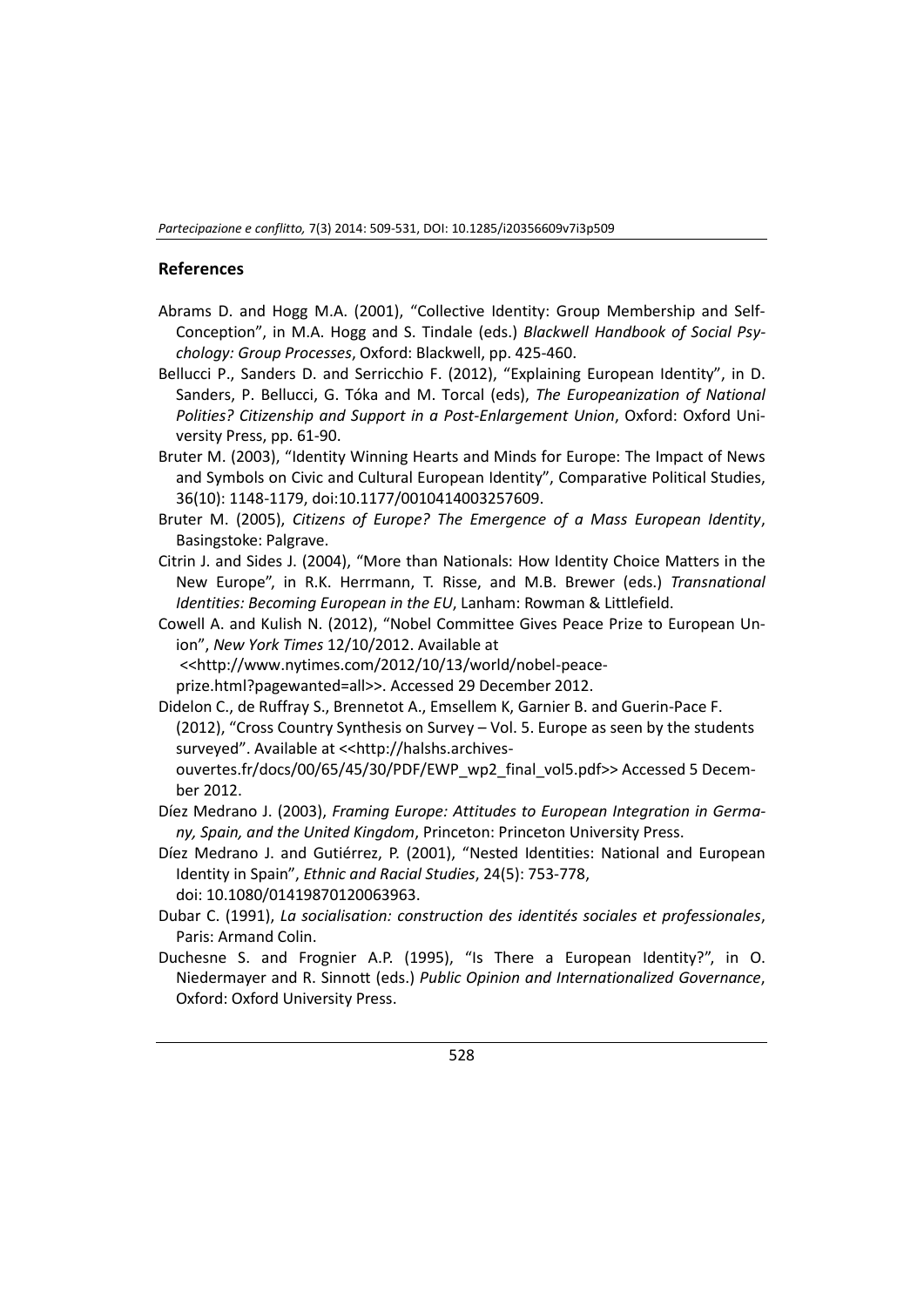Ettore Recchi and Justyna Salamońska, *Keeping the European faith* 

- Duchesne S., Frazer E., Haegel F. and van Ingelgom V. (2013), *Overlooking Europe: Citizens' Reaction to European Integration Compared*, Basingstoke: Palgrave.
- Eichenberg R.C. and Dalton R.J. (2007), "Post-Maastricht Blues: The Transformation of Citizen Support for European Integration, 1973–2004", *Acta Politica*, 42(2): 128-152, doi: 10.1057/palgrave.ap.5500182.

Eurobarometer 62.0, 64.2, 67.1, 73.4, 76.4, 77.3 datasets. Available at <[<http://zacat.gesis.org/webview/>](http://zacat.gesis.org/webview/)>. Accessed December 15, 2012. Eurobarometer trends. Available at:

<[<http://ec.europa.eu/public\\_opinion/cf/index\\_en.cfm>](http://ec.europa.eu/public_opinion/cf/index_en.cfm)>. Accessed December 15, 2012.

- Favell A. (2005), "Europe's Identity Problem", *West European Politics,* 28(5): 1109- 1116, doi: 10.1080/01402380500311863.
- Fligstein N., Poliakova A., and Sandholtz, W. (2012), "European Integration, Nationalism and European Identity", *Journal of Common Market Studies*, 50(s1): 106-122, doi: 10.1111/j.1468-5965.2011.02230.x.
- Galpin C. (2012), "Unity or Disunity? Conceptualising Change in European Identity Discourses During the Eurozone Crisis", Paper presented at the workshop European Identity in Times of Crisis: Sociological Perspectives on Identification With Europe in Turbulent Times at the European University Institute, Florence, 11-12 June. Available at: <[<http://www.imagining.eu/workshop/papers/GALPIN%20-](http://www.imagining.eu/workshop/papers/GALPIN%20-%20Unity%20or%20Disunity.pdf) [%20Unity%20or%20Disunity.pdf>](http://www.imagining.eu/workshop/papers/GALPIN%20-%20Unity%20or%20Disunity.pdf)>. Accessed 28 December 2012.
- Gaxie D., Hubé N., de Lassalle M., and Jowell R. (2011), *L'Europe des Européens: Enquête comparative sur les perceptions de l'Europe*, Paris: Economica.
- Gingrich A. and Banks M. (eds., 2006), *Neo-nationalism in Europe and Beyond*, Oxford: Berghahn.
- Herrmann R.K., Risse T. and Brewer M.B. (eds., 2004), *Transnational Identities: Becoming European in the EU*, Lanham (MD): Rowman & Littlefield.
- Greenfeld L. (1999), "Is Nation Unavoidable? Is Nation Unavoidable Today?", in H; Kries K. Armingeon, H. Siegrist and A. WImmer (eds.), *Nation and National Identity: The European Experience in Perspective*, Zürich: Rüegger.
- Hewstone M. (1986), *Understanding Attitudes to the European Community*, Cambridge-Paris: Cambridge University Press and Editions de la maison des sciences de l'homme.
- Kaina V. (2013), "How to Reduce Disorder in European Identity Research", *European Political Science*, 12(2): 184-196, doi: 10.1057/eps.2012.39.
- Kaina V. and Karolewski I.P. (2009), "EU Governance and European Identity", *Living Reviews in European Governance,* 4: 1-41.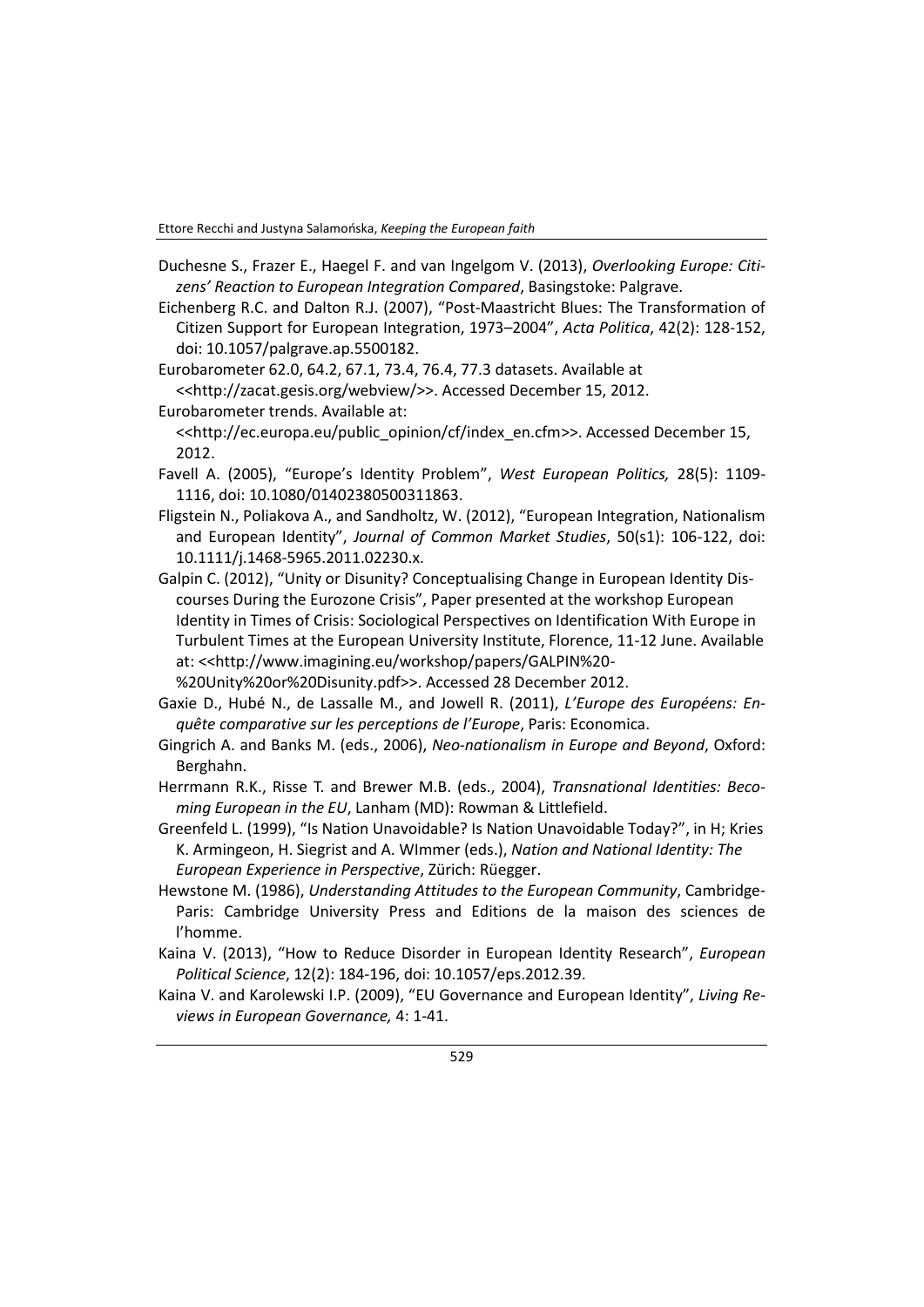- Kelman H.C. (1965), "Social Psychological Approaches to the Study of international Relations: Definitions of Scope", in H.C. Kelman (ed.), *International Behavior: A Social-Psychological Analysis*, New York: Holt, Rinehart and Winston, pp. 3-39.
- Marks G. and Hooghe L. (2003), *National identity and Support for European Integration*. Working paper SP IV 2003-202, Berlin: WZB.
- McLaren L. (2006), *Identity, Interests and Attitudes to European Integration*, Basingstoke: Palgrave.
- Meinhof U.U. (2004), "Europe Viewed from Below: Agents, Victims and the Threat of the Other", in R.K. Herrmann, T. Risse, and M.B. Brewer (eds.), *Transnational Identities: Becoming European in the EU*, Lanham: Rowman & Littlefield.
- Merand F. (2006), "Social Representation in the European Security and Defence Policy", *Cooperation and Conflict,* 41(2): 131-152, doi: 10.1177/0010836706063659.
- Mood C. (2010), "Logistic Regression: Why We Cannot Do What We Think We Can Do, and What We Can Do About It, *European Sociological Review* 26(1): 67-82, doi: 10.1093/esr/jcp006.
- Morris R.C. (2013), "Identity Salience and Identity Importance in Identity Theory", *Current Research in Social Psychology*,21: 23-36.
- Moscovici S. (2000), *Social Representations*, Cambridge: Polity Press.
- PEW Research Global Attitudes Project datasets. Available at:

<[<http://www.pewglobal.org/category/datasets/>](http://www.pewglobal.org/category/datasets/)>. Accessed 11 December 2012.

- Polyakova A. and Fligstein N. (2013), "Is European Integration Causing Europe to Become More Nationalist? Evidence from the Recent Financial Crisis", paper presented at the American Sociological Association  $108<sup>th</sup>$  annual meeting, New York, 10 August.
- Recchi E. (2014), "Pathways to European Identity Formation: A Tale of Two Models", *Innovation: The European Journal of Social Science Research*, 27, doi: 10.1080/13511610.2013.873709.
- Risse T. (2004), "European Institutions and Identity Change: What Have We Learned?", in R.K. Hermann, T. Risse and M.B. Brewer (eds.) *Transnational Identities: Becoming European in the EU*, Lanham (MD): Rowman & Littlefield.
- Sperling J. (2009), *American Perceptions of the EU: Through a Glass, Darkly or Through the Looking Glass?*, Report from the External Image of the European Union research project. Available at:

[http://www2.warwick.ac.uk/fac/soc/garnet/workingpapers/6209\\_alt.pdf. Accessed](http://www2.warwick.ac.uk/fac/soc/garnet/workingpapers/6209_alt.pdf.%20Accessed%2024/12/2012%3e%3e.%20Accessed)  [24/12/2012>>. Accessed](http://www2.warwick.ac.uk/fac/soc/garnet/workingpapers/6209_alt.pdf.%20Accessed%2024/12/2012%3e%3e.%20Accessed) 12 January, 2014).

Stråth B. (2002), "A European Identity: To the Historical Limits of a Concept". *European Journal of Social Theory*, 5(4): 387–401, doi: 10.1177/136843102760513965.